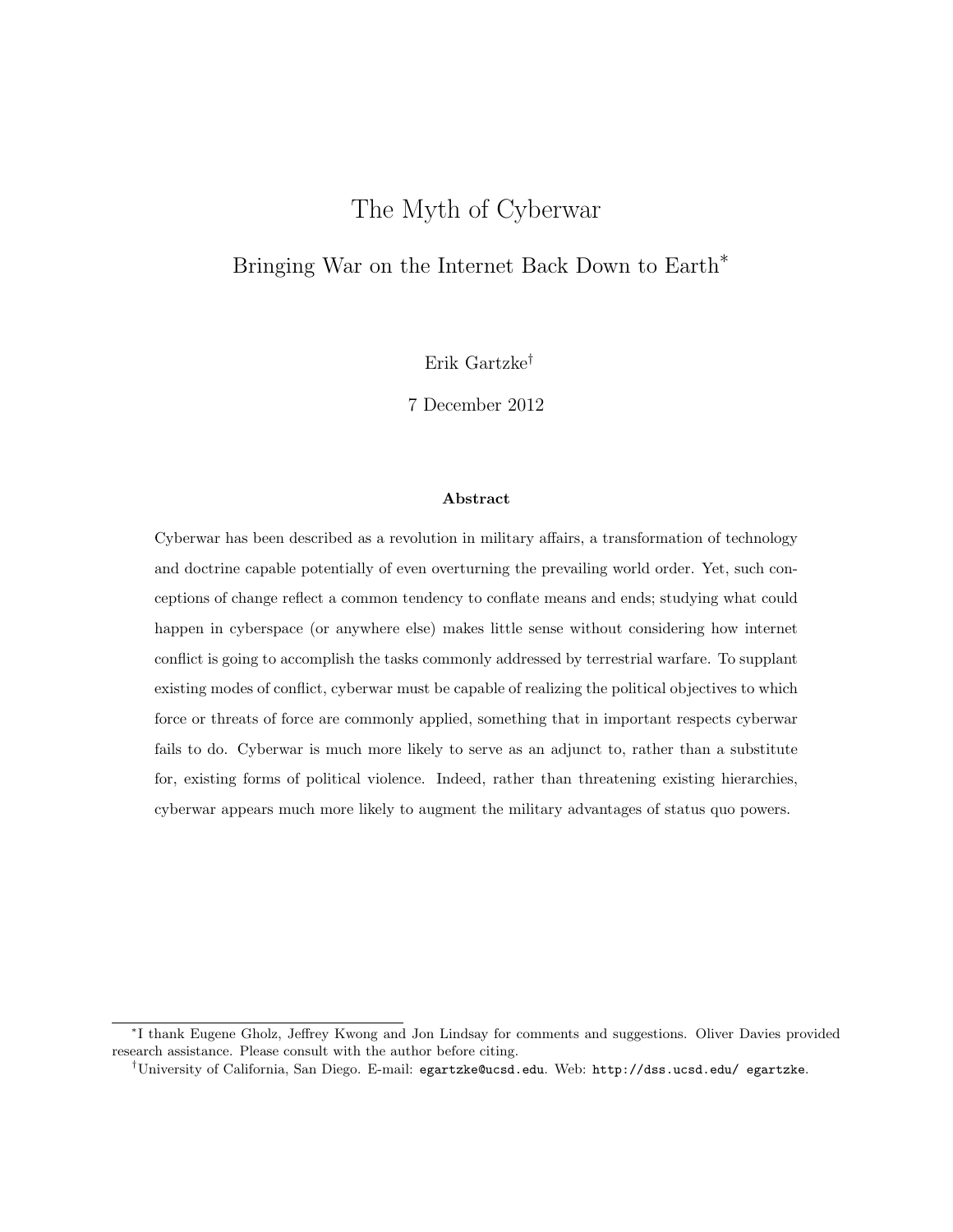The next Pearl Harbor we confront could very well be a cyber attack – Leon Panetta We may be defeated in the first nanosecond of the next war  $-$  Daniel T. Kuehl War is not an exercise of the will directed at inanimate matter  $-$  Clausewitz

# 1 Introduction

A blitz of media, punditry and public pronouncements inform interested observers and policy makers that the next war is likely to be won or lost on the internet. Indeed, events such as the coordinated cyber attacks on Estonia and the Stuxnet worm seem to indicate that cyberwar has already begun. The sense of urgency surrounding cyberwar appears to be tied to perceptions that internet conflict is the newest phase in the ongoing revolution in military affairs, only this time the threat is directed at the sophisticated technological civilizations of the West, rather than at poor developing states or the recipients of inferior second-world military hardware.<sup>1</sup> To believe a growing number of pundits and practitioners, cyberwar threatens to render existing military advantages impotent, exposing those nations most dependent on comprehensive information infrastructures to devastating and unpredictable attacks. If powerful states largely immune to terrestrial invasion can have their military might blunted and their factories and cities idled by foreign hackers, then perhaps this latest technological revolution really does presage a "Pearl Harbor" in which the United States and other great powers will be targets, rather than perpetrators, of shock and awe.

There is a problem with the growing consensus of impending cyber apocalypse, however: it is far from clear that conflict over the internet can actually function as war. Discussions of cyberwar commit a common fallacy of arguing from opportunity to outcome, rather than considering whether something that could happen is at all likely, given the motives of those who are able to act. Cyber pessimism rests heavily on capabilities (means), with little thought to a companion logic of consequences (ends). Much that could happen in the world fails to occur, largely because those capable of initiating action discern no benefit from doing so. Put another way, advocates have yet to work out how cyberwar actually accomplishes the objectives that typically sponsor terrestrial military violence. Absent a logic of consequences, it is difficult to believe that cyberwar will prove

<sup>&</sup>lt;sup>1</sup>On the revolution in military affairs (RMA), see Toffler and Toffler 1993; Krepinevich 1994, 2002[1992]; Cohen 1996; Hundley 1999; O'Hanlon 2000 and Vickers and Martinage 2004. For criticism, see (Biddle 1998).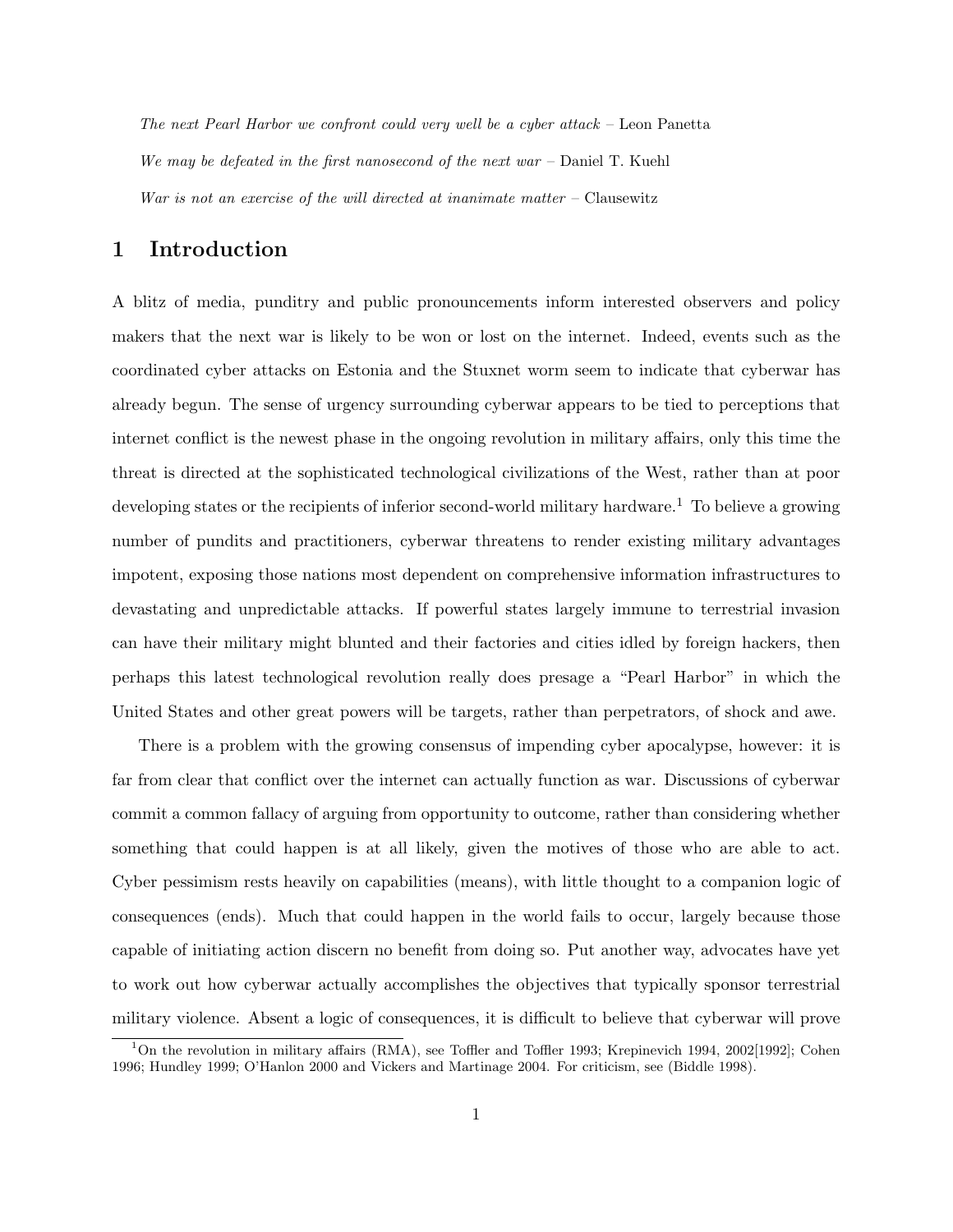as devastating for world affairs and for developed nations in particular as many seem to believe.

This essay assesses the salience of the internet for carrying out functions commonly identified with terrestrial political violence. War is fundamentally a political process, as Clausewitz (1976[1832]) famously explained. States, groups and individuals threaten harm to deter or compel, generating influence through the prospect of damage or loss. Military violence can also be exercised to alter or maintain the balance of power and to resist or impose disputed outcomes. The internet is generally an inferior substitute to terrestrial force in performing the functions of coercion or conquest. Cyber "war" is not likely to serve as the final arbiter of competition in an anarchical world and so should not be considered in isolation from more traditional forms of political violence.<sup>2</sup> In fact, the capacity for internet coercion is limited by the same factors that make cyberwar appear at first to be so intimidating. For threats or demands to prove effective, targets must believe both that an attack is likely to follow from noncompliance, and that the attack is destined to inflict unacceptable harm. Yet, as I detail here, the need to apprise targets of internet vulnerabilities in order to make cyber threats credible contrasts with the secrecy needed to ensure an effective attack.

Since it is difficult to share operational details of planned attacks without compromising military effectiveness, cyberwar must be practiced more often than threatened. Here too, however, there are critical limitations to what can be achieved via the internet. It is one thing for an opponent to idle a country's infrastructure, communications or military capabilities. It is quite another to ensure that the damage inflicted translates into a lasting shift in the balance of national capabilities or resolve. Cyber attacks are unlikely to prove particularly potent in grand strategic terms unless they are accompanied by terrestrial military force or other actions designed to capitalize on temporary weakness effected over the internet. Perpetrators must therefore be prepared to exploit windows of opportunity generated by internet attacks through other modes of combat. Otherwise, there are few compelling reasons to initiate cyberwar in the first place. The chief beneficiaries of cyberwar are thus less likely to be weak or rising powers than those states that already possess important terrestrial military advantages. Conceived of in this way, the internet is less a revolution in military affairs than it is yet another set of technologies that extend existing disparities in power and influence.

<sup>&</sup>lt;sup>2</sup> "The chief reason warfare is still with us is ... that no substitute for this final arbiter in international affairs has yet appeared on the political scene" (Arendt 1970, page 2).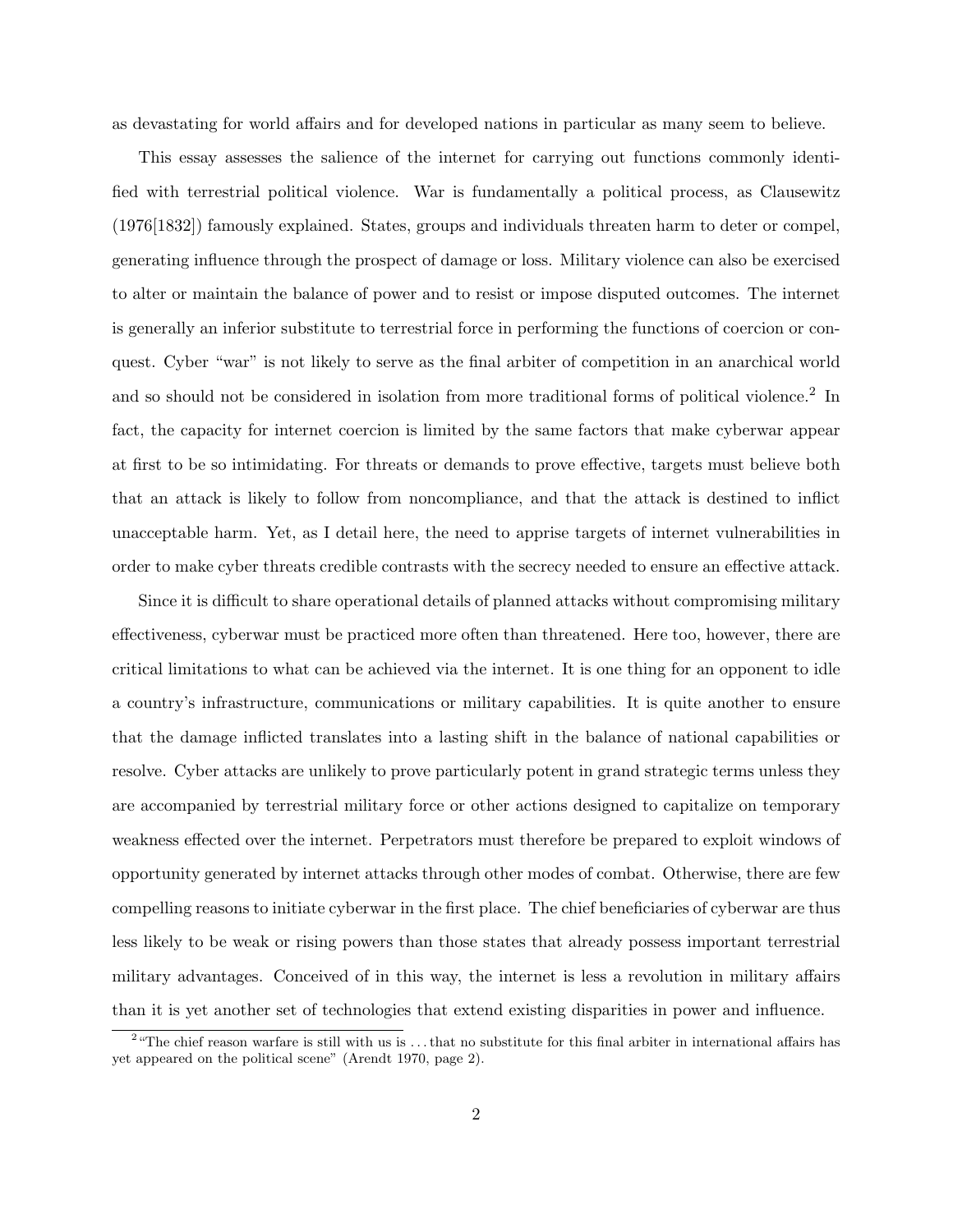# 2 Panic Over the Internet: The Literature on Cyberwar

The nature of war has evolved, if not regularly, then certainly frequently throughout the centuries. As such, it is reasonable, even forward looking, for observers to consider what impact each new technology might have on the nature of war and peace. Innovations like the stirrup, steam propulsion, air transport, and nuclear fission all transformed warfare. Other changes, such as the telephone, high-rise construction techniques and even the advent of effective birth control, may have had less revolutionary than evolutionary effects on political violence. The number and diversity of publications seeking to alert (even alarm) readers about cyberwar is astounding. Yet, for the most part, these studies shine less light on how cyberspace changes the nature of conflict than on what harm could be done over the internet. Below, I review a sample of this work. As can be seen, most studies of cyberwar begin with the conviction that the internet is transforming modern military strategy — detailing either the damage that can be inflicted or problems in countering cyber attack — without showing why harm or an inability to deter necessarily imply a potent military weapon.

## 2.1 Scope and Scale Conditions of Cyberwar – Cyberpessimists

For many thoughtful commentators, the size of the cyberwar threat could well be unprecedented. Lynn III (2010) argues that cyber-warfare is indeed an imminent threat. Those with a motive to launch an attack against the United States will soon possess the capability to do so. In this sense, cyber-warfare is unique in that those who utilize the strategy are not limited by financial or physical restraints. A vigorous defense as the most viable and flexible strategy in cyberspace. The United States can avoid large-scale cyber calamities through collaboration of public, private, and government-sponsored corporations. Lynn provides Five Pillars of Cyber Space Defense Strategy:

"treating cyberspace as an operational domain, like land, air, sea, and outer space; employing active defenses to stop malicious code before it affects our networks; protecting commercial networks that operate the critical infrastructure that our military relies upon; joining with allies to mount a collective cyber defense; and mobilizing industry to redesign network technology with security in mind" (Lynn 2011).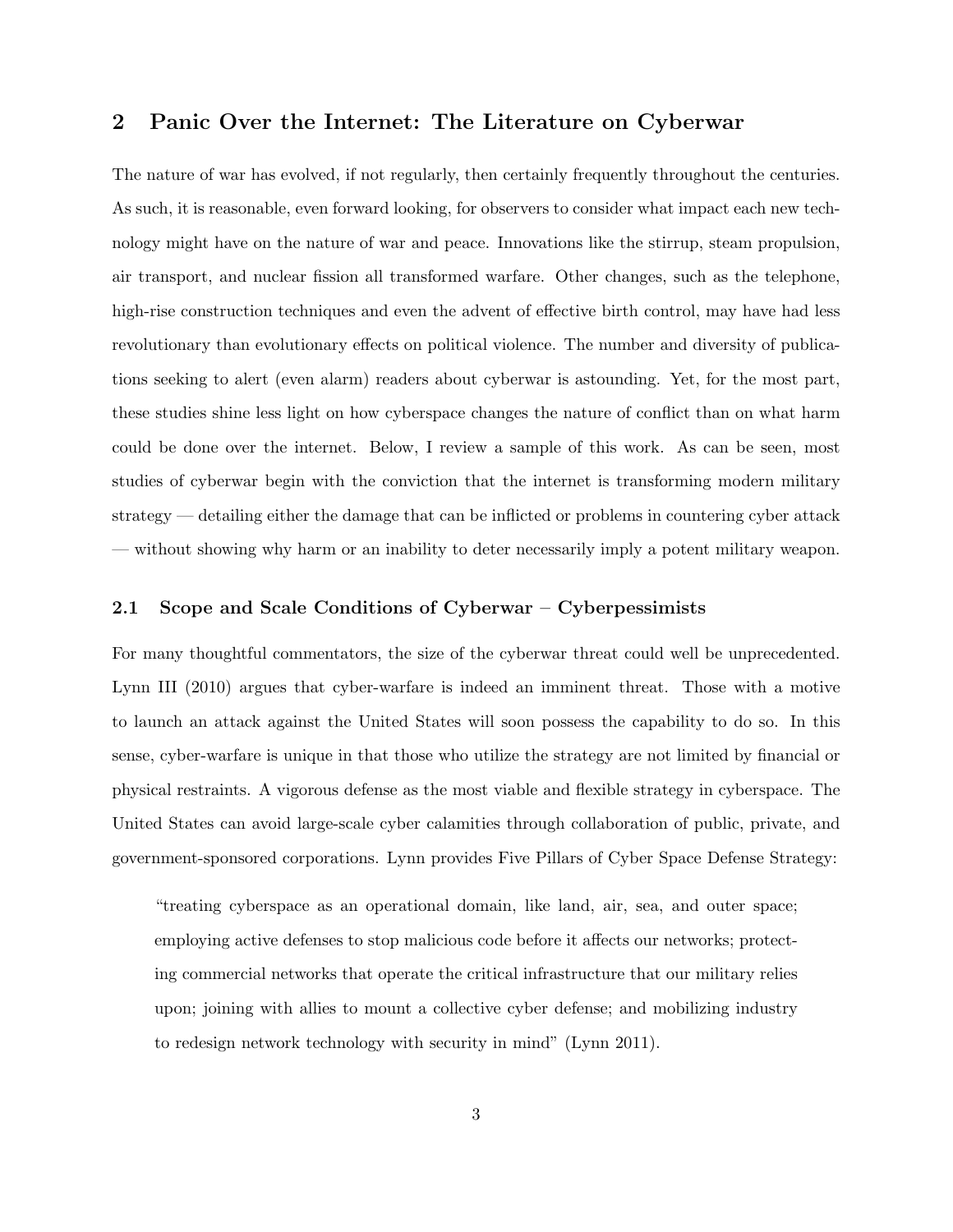Treating cyberspace as an operation domain is an excellent idea, though doing so quickly reveals differences between cyberwar and conflict on land, sea, in the air or in space. It may prove difficult to deter or even defend against cyber attack, but it will prove harder still for an attacker to figure out how to benefit from internet aggression, unless in conjunction with attacks on other domains.

Adams (2001) joins Lynn in arguing that the United States needs a comprehensive cyber-warfare defense strategy. The United States is vulnerable to attack as many smaller nations and private groups will seek to gain an advantage by employing asymmetrical warfare; whose impact would be felt not only in the public sector, but also in private industry (Adams 2001, page 99). Herein lies an interesting paradox, as Adams argues that as the United States increases its military might, it renders itself more vulnerable and prone to ever-increasing incidences of potentially crippling cyber attacks. Shane P. Courville (2007) also considers the United States to be highly susceptible to a catastrophic cyber attack, but he is less optimistic about the ability of the U.S. and other nations to defend themselves. Cyber defense is problematic given rapidly changing technology, and especially given the insecure production of computer hardware. Courville is especially concerned that little thought has gone into exactly who manufactures computer hardware for the U.S. military.

Knapp and Boulton (2006) note that the lack of entry barriers to conducting cyber warfare leave even great powers defenseless against a constant stream of virtual attacks. "Over the past 20 years, wide ranges of formidable cyber-weapons have become more affordable and available, from keystroke and eavesdropping devices to high-energy radio frequency (HERF) and electromagnetic pulse (EMP) generators. An attacker can build an E-bomb, designed to fry computer electronics with electromagnetic energy, for as little as \$400" (Knapp & Boulton 2006, page 79). Knapp and Boulton are also concerned that as cyberwar technology advances, U.S. industry will suffer. "500 U.S. companies showed an increase in reported financial losses of 21 percent, or \$455.8 million, in 2002," losses the authors attribute to commercial cyber warfare (Knapp & Boulton 2006, page 83).

Valeri and Knights (2000) second Knapp and Boulton's concerns about the vulnerabilities of U.S. military and civilian infrastructure. The authors seek to speculate about how terrorists will ultimately exercise Offensive Information Warfare (OIW). They argue that terrorists will focus on electronic commerce websites instead of national infrastructure, as the former will be significantly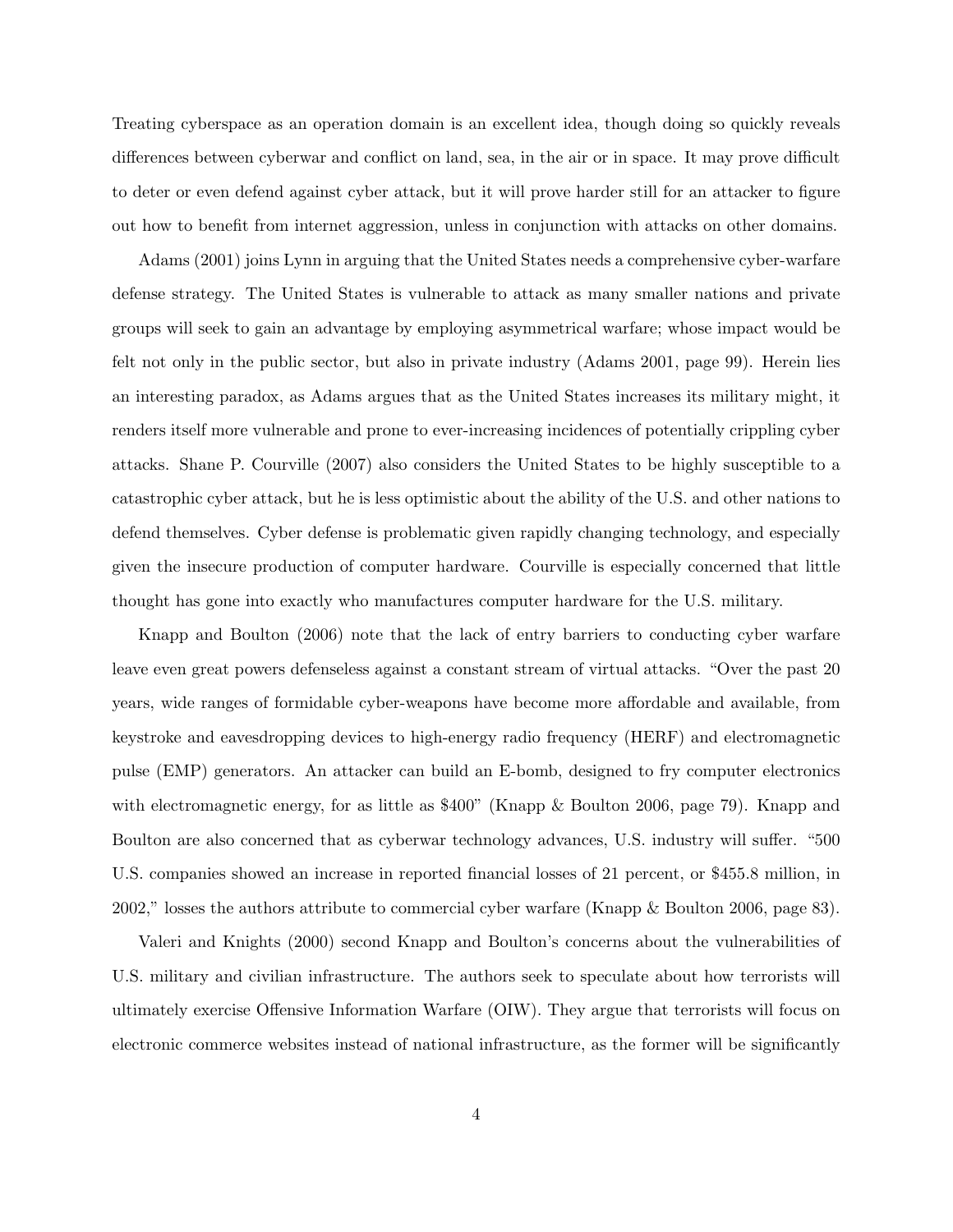more accessible and might ultimately wreak the most havoc across the nation. In addition, attacks on commercial industry will seriously damage consumer trust in the Internet, and might ultimately undermine governments' plans to convert services to the digital domain. Valeri and Knights concur with others about the consequences of low barriers to entry for cyber warfare, "the skills to carry out OIW are easily available as the Internet and exposure to information and network technologies encourages increasing technological sophistication in society" (Valeri & Knights 2000, page 20).

John Arquilla and David Ronfeldt (1999) establish a new subfield of cyber warfare, which they call Netwar. "Whereas cyberwar usually pits formal military forces against each other, Netwar is more likely to involve non-state, paramilitary, and irregular forces. To be more precise, the term Netwar refers to an emerging mode of conflict (and crime) at societal levels, involving measures short of traditional war, in which the protagonists use network forms of organization and related doctrines, strategies, and technologies attuned to the information age." (Arquilla & Ronfeldt 1999, page 194). Arquilla and Ronfeldt note that the term "cyberwar" has become misleading with the advent of newer technology. However, while Netwar and traditional cyberwar differ in their respective forms, Arquilla and Ronfeldt conclude that both are potentially catastrophic threats.

#### 2.2 The Attribution Problem and International Law

The internet facilitates anonymity. A number of researchers have highlighted attribution as one of the most menacing aspects of cyberwar. Clark and Landau (2011) claim that deterrence becomes exceptionally difficult with the comparatively higher level of anonymity in cyber-warfare. "Retaliation requires knowing with full certainty who the attackers are" (Clark & Landau 2011, page 2).<sup>3</sup> Similarly, Libicki (2009) argues that the internet may well pose an intractable problem in terms of deterence. "The calculus of deterrence is fairly straightforward: The lower the odds of getting caught, the higher the penalty required to convince potential attackers that what they might achieve is not worth the cost" (Libicki 2009, page 43). Attackers are more likely to strike if they are less likely to be targeted in return by countries or groups subject to cyber aggression.

<sup>&</sup>lt;sup>3</sup>This is simply not true. Certainly, retaliation improves with information about perpetrators, but blanket retaliation can also prove effective, if those responsible are included among those punished. Authorities seldom possess the benefit of "full certainty" in any context. The U.S. domestic standard is merely better than a "reasonable doubt."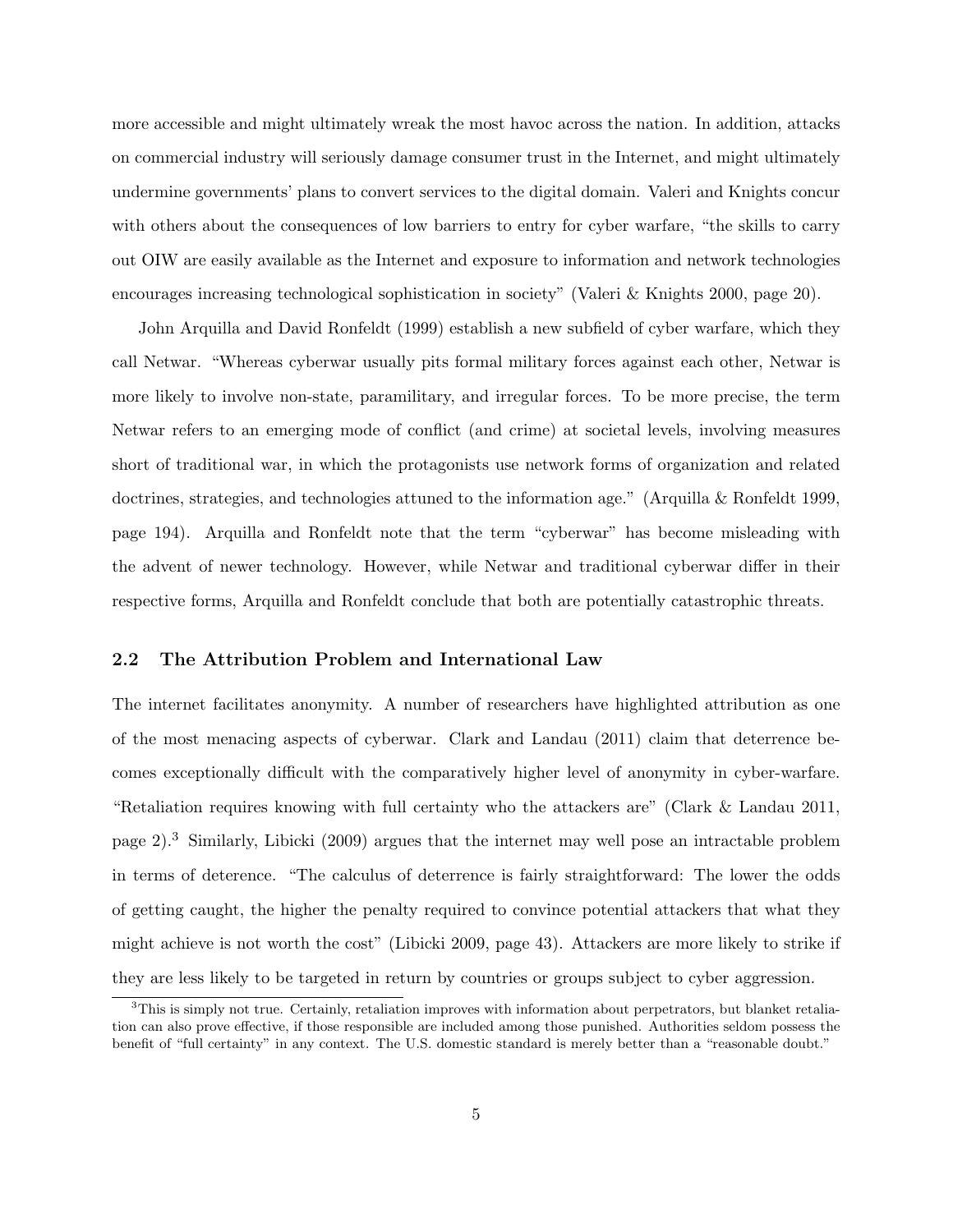Again the focus is on the potential for harm, while ignoring the motives and operational logic of perpetrators. If internet anonymity is awkward for targets of attacks, it is certainly also a problem for initiators. Terrorists spend as much time trying to market their exploits as they do fighting, bombing, assassinating, etc. Where anonymity protects an aggressor from retribution, it also dilutes credit for the deed. Vandals often "tag" their handiwork — creating an identity where none need exist — precisely because anonymity has both advantages and drawbacks. Internet vandals also brand their exploits, presumably in an effort to counteract, rather than maximize, anonymity.

Just as ongoing cyber attacks from unidentified sources do not give the target a way to retaliate, they also do not give the target a ready way to accommodate an attacker's demands. Demands from an anonymous cyber warrior will tend to be ignored or reneged on, once vulnerabilities are identified and addressed. Demands might also come from a source that did not, or even was not capable of, mounting a cyber attack. As with the use of identifying symbols in war, it is in the interest of the attacker to "brand" its efforts in order to elicit concessions from a target. Indeed, even if demands are complied with, it will be difficult for an attacker to obtain sustained compliance, given the impossibility of demonstrating future capabilities and the temporary nature of harm.

Discussion of attribution problems in cyber space also reflects a subtle but telling shift in framing. Libicki's simple calculus of deterrence, for example, involves "getting caught," something more often characteristic of crime than war. Some aspects of international relations involve anonymity. Espionage, covert operations and certain kinds of political theft or murder function most effectively when the perpetrators are unknown, or indeed when the operations themselves remain undisclosed. Strategic or tactical advantage can also stem from anonymity and surprise in terrestrial military missions, though nations and groups often sacrifice surprise and advertise their role in contests in order to exercise advantages in the form of foreign concessions or tacit or formal admission of defeat. How does one surrender to no one in particular? The advantage of anonymity will persist for peripheral forms of warfare on the internet, just as it has played a role in terrestrial competition and conflict. But most forms of warfare or potential warfare actually invite disclosure of an initiator's identity. As I have already noted, coercion requires attribution, not of the target but by the initiator. Similarly, threats designed to elicit concessions or deter aggression are already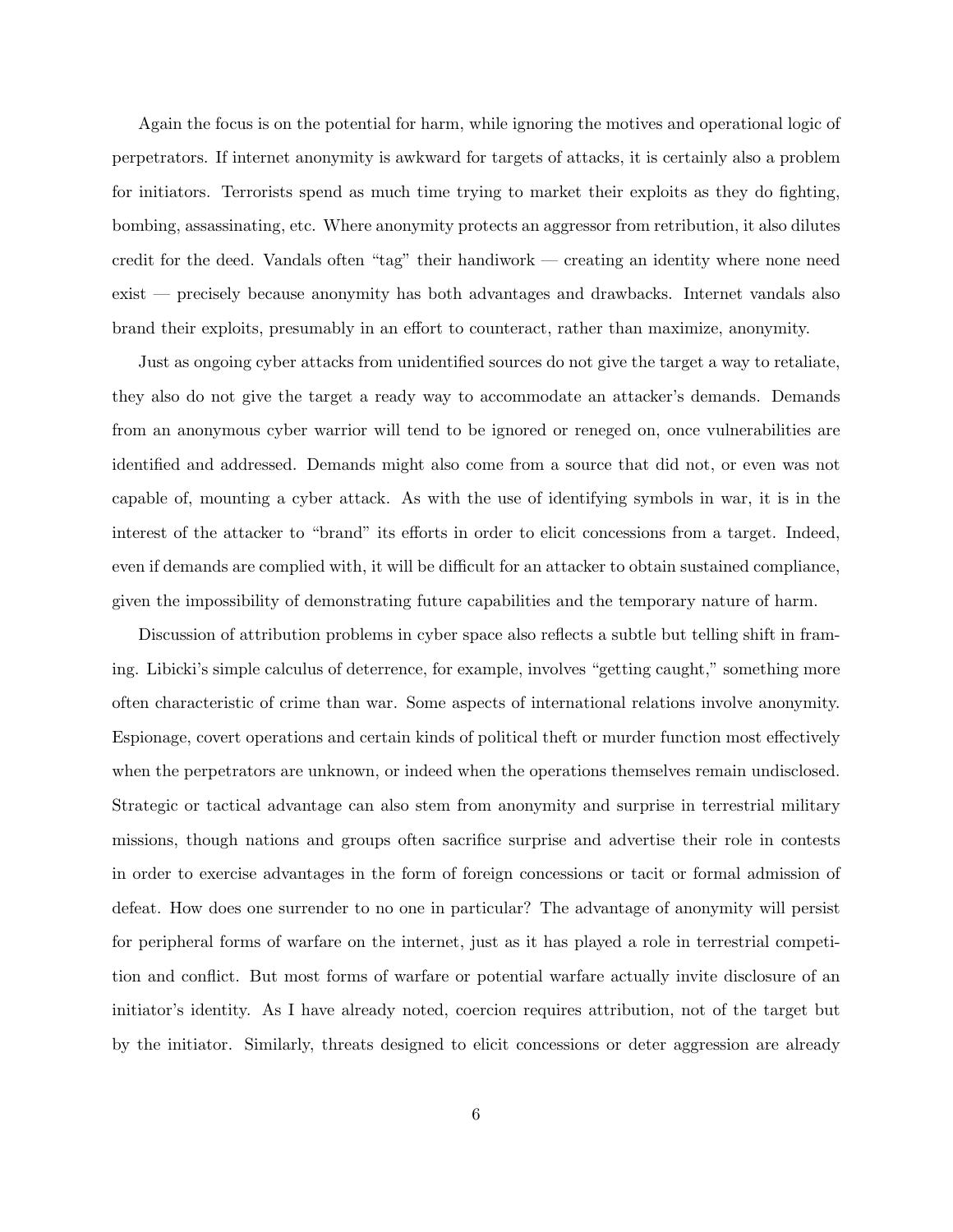problematic in physical space (Powell 1990, Nalebuff 1991). This "credibility problem" mirrors the attribution problem and is likely to make internet aggression all the more problematic for initiators.

In addition to the attribution problem, several scholars note that cyberwar creates an unparalleled legal environment, one in which even defining the scope of activities has become problematic. The relatively recent emergence of cyber warfare means that nations have not yet had time (or perhaps the ability) to solidify the legal standing of cyber conflict in international law. Charles J. Dunlap Jr. (2011) notes that democracies in particular have sidestepped previous attempts to formulate a treaty. Indeed, it is inherently difficult to legally define a process when capabilities have yet to be uncovered. Cyber attacks must be looked upon as the legal equivalent to armed attacks (Cerf 2011). Yet, as Schmitt notes, the legal definition of armed conflict involves "significantly destructive attacks taking place over some period of time and conducted by a group that is well-organized" (Schmitt 2010, page 176), something that has yet to clearly manifest in cyberspace.

## 2.3 Cyber Salience – A Balancing of Perspectives

While the bulk of reactions to cyberwar have emphasized dramatic potential pitfalls for developed nations and the United States in particular, some studies attempt to provide a more balanced perspective. Tim Maurer contrasts the gloomy picture offered by Clarke and Knake with the likely determinants of loss of life associated with a cyber attack (Maurer 2011). Maurer lists these determinants as the relative security of civilian infrastructure, participation of non-state actors, and the evolution of law regarding retaliation strategies. Will a state be allowed to respond to a virtual attack with kinetic warfare, for example? Maurer concludes that loss of life from cyber attacks will generally be slight, "a digital Pearl Harbor would cost fewer lives than the attack 70 years ago. It might not be pretty, but from a humanitarian point of view, that's good news" (Maurer 2011).

Wesley Clark and Peter Levin (2009) anticipate an inevitable rise in cyber-warfare, one that will eventually involve broad sectors of society. Western nations will face "network-born disruptions of critical national infrastructure" — including terrestrial and airborne traffic, energy generation and distribution and the U.S. financial system. However, the authors note that the United States and other nations are doing a great deal to mitigate the threat. The United States has pledged a reported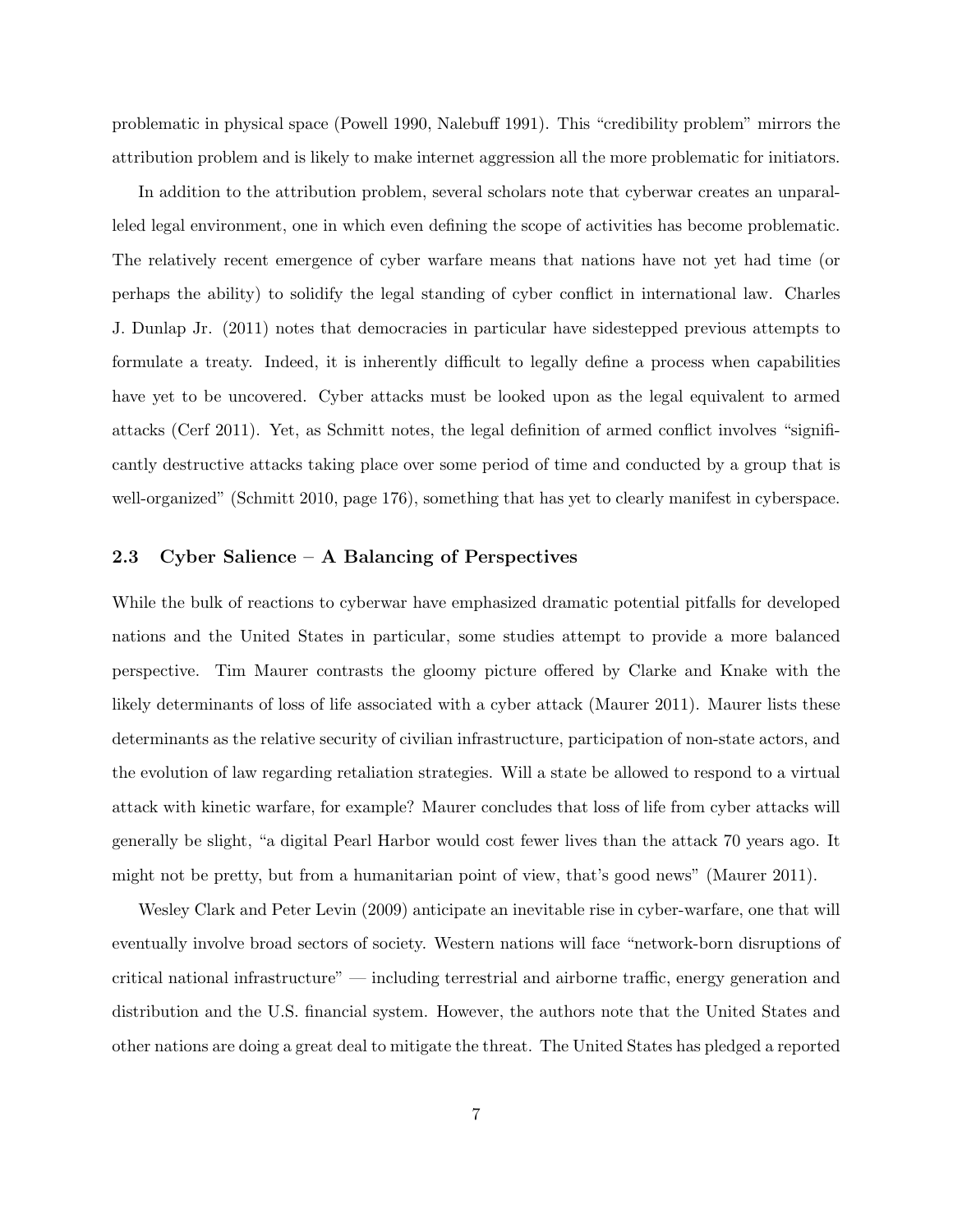\$30 billion by 2015 as part of the Comprehensive National Cyber Security Initiative. In addition, Clark and Levin note lessons learned from previous attacks. The most effective electronic security strategy must operate under full disclosure. Experts in academic, industrial and governmental sectors must quickly collaborate on a mitigation strategy. Yet, Clark and Levin also acknowledge that "electronic security works best when it is autonomous, adaptable, distributed and diversified."

Before working on eliminating the cyber-threat, Stephen Walt (2010) argues that one must define the different elements of the dangers grouped under the common rubric of "cyber-warfare." For Walt, cyber-warfare consists of four distinct issues: degrading an enemy's military capabilities, penetrating networks to shut down civilian infrastructure, web-based criminal activity, and cyberespionage. These four issues help put cyber-warfare in perspective as Walt calls for a comparative cost-benefit analysis. Is a hacker more likely to crash a power grid than is a blizzard? Does focusing on eliminating cyber-espionage make way for increased success with traditional forms of espionage?

In a similar vein, Thomas Rid (2012) argues that cyberwar is not really war because it fails to conform to conventional definitions of conflict. Rid's chief point — mirroring in an interesting manner Maurer's argument — is that cyberwar is not sufficiently violent or casualty-producing to be considered war. As such, cyberwar is a misnomer. However, this point risks being purely academic if cyber conflict supplants military violence as the ultimate arbiter of international politics. Cyberwar does not need to be war to make war obsolete. Instead, it must fulfill the existing functions of terrestrial warfare if it is to rival the utility of existing forms of conflict. As I argue below, the internet is extremely unlikely to substitute for, or serve as an alternative to, earthbound warfare.

# 3 Contrasting Vulnerability and the Nature of Threats

The notion that cyberspace is a new domain where old rules don't apply and where omnipresent vulnerabilities require extensive (and expensive) military reform is both intuitive and widely expressed. Cyberspace could constitute a hidden back door, enabling opponents to undermine U.S. national security and circumvent the terrestrial advantages of the existing western-dominated order. History makes clear that technological innovations or new modes of organization eventually topple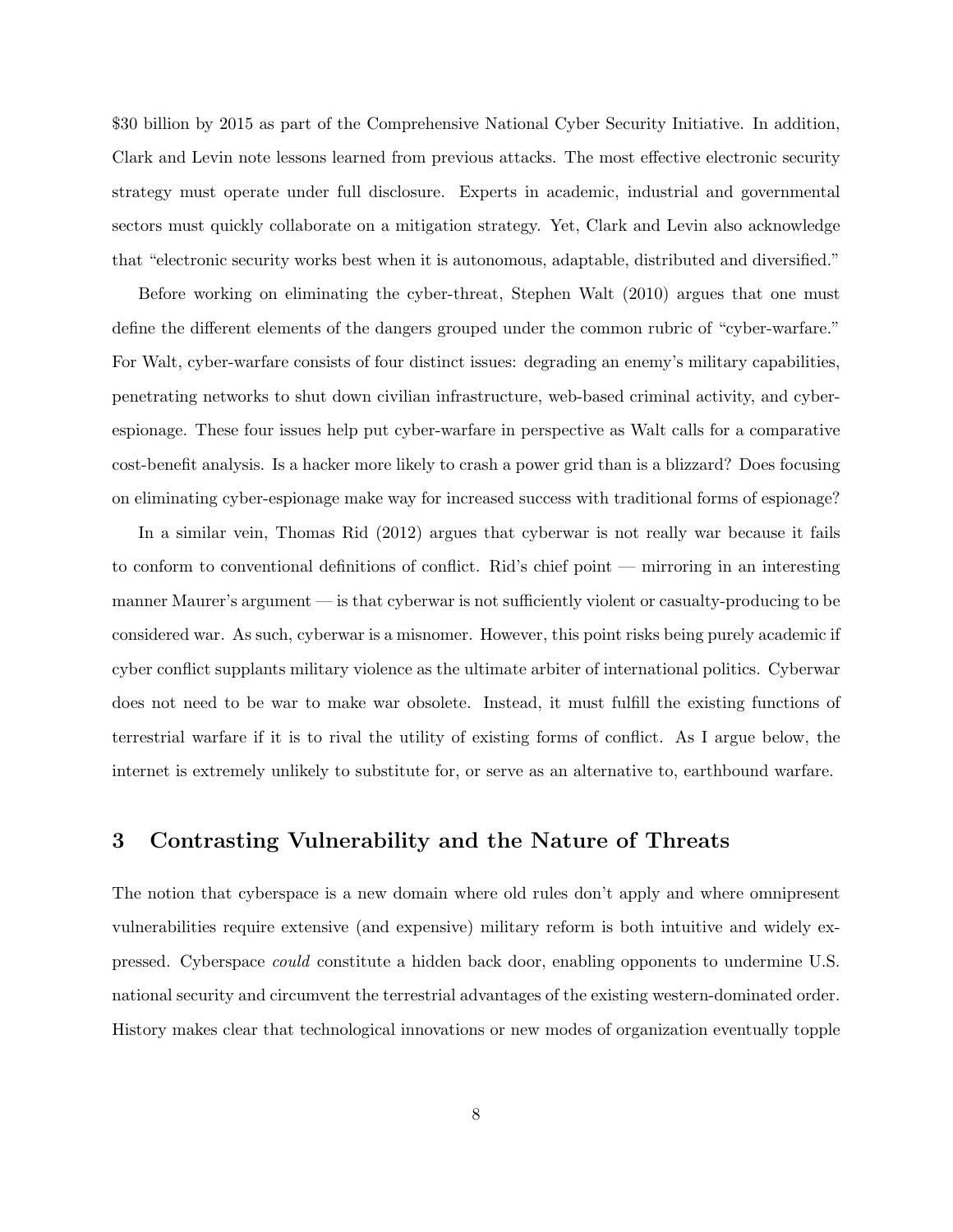every hierarchy.<sup>4</sup> However, it is far from clear that we are in the midst of such a transition today. Lacking information about whether developments are transformational or merely incremental, it may make sense to begin with a few guidelines about when panic is in order, and when it is not. A reasonable level of caution is probably provided by common sense. Most readers will lock their doors at night, for example, and refrain from handling large sums of cash in dark alleyways. Imagining what others could do to harm each of us, however, can quickly slide into paranoia. It is not reasonable caution to believe that someone is intent on mischief simply because harm is possible.

Even in the safest of societies, individuals, groups and entire communities are subject to an enormous variety of potential hazards. Much could be done to damage each of us, even though few of these possibilities are actually exercised, or experienced, with any regularity. The physical world hosts a multitude of venues for extremely unlikely accident or disease. A small number of people prefer to stay in their homes rather than risk being struck by lightening or struck down by botchulism. Still, individuals with these concerns often receive more attention from psychiatric professionals than from military planners. Being vulnerable should be novel to no one living in the modern world. Indeed, the capacity to harm in a highly integrated world is so ubiquitous that blood would coat the streets if it were not for the fact that relatively little relationship exists between the capacity to attack and the actual prospect that one is invaded, assaulted or otherwise done in.<sup>5</sup>

Just about anything is possible. Someone may have poisoned your morning Corn Flakes. Terrorists may have singled you out for vengeance, or you might just become one of the unlucky few who are in the wrong place at the wrong time. When a commuter steps outside to start her car or to catch the bus, it is impossible to be certain that no truck will jump the curb and that every asteroid will remain in the heavens. And yet, despite endless possibilities for damage or death, the vast majority of us have yet to harden our living rooms against cruise missiles or falling satellites. In dealing with known unknowns, we became comfortable with the fact that we are unprotected. Few homeowners in California carry earthquake insurance, for example, though it is by no means impossible that "the big one" will strike tomorrow. We do so because security itself has a price;

<sup>4</sup>See Gilpin (1981), McNeill (1984), van Creveld (1989), Goldman & Eliason (2003) and Lieber (2005) for discussion. <sup>5</sup>The current fascination with vampires (popular) and zombies (academic) illustrates the basic point. Aggression becomes endemic if harm has an intrinsic payoff (e.g., human beings are food). Vampires and zombies threaten not

just individuals but civil society since interdependence/specialization requires that vulnerability not equal insecurity.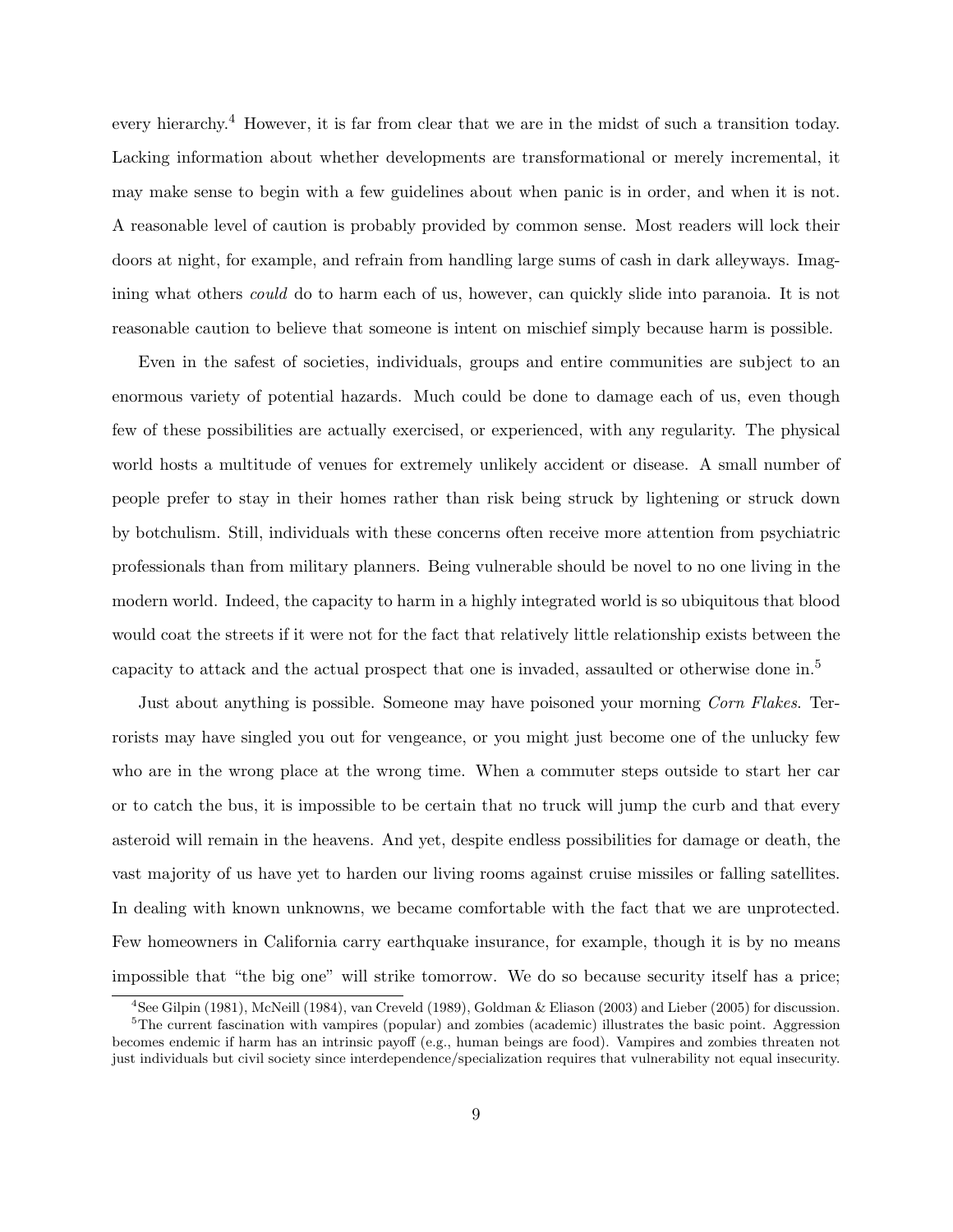protection from unlikely events is literally not worth the effort. One could buy that bulletproof vest relentlessly listed on Ebay, but then how often would it really be proper attire at the office or in the classroom? Unlike possibilities, the probabilities of esoteric catastrophe are by their nature minute. Unlikely events are unlikely, and so most of us go about our business, without paying undue attention to the potential menace from the skies or, for that matter, from our fellow citizens.

Governments face similar realities. Many threats are conceivable, but few are likely to occur. All forms of security involve assessing risks and allocating limited resources to address tractable threats, making the largest (finite) improvements in protection or, conversely, the greatest increases in influence.<sup>6</sup> Every dollar spent on national defense must be taken from objectives like education, infrastructure, or paying down the debt. Only extremely affluent (or paranoid) populations pay the price of pursuing protection from the most exotic hazards. More to the point, protection is inevitably incomplete, and comes with its own consequences, including other forms of insecurity. The risk of attack is never zero, since a potent defense or deterrent endangers the security of others.<sup>7</sup>

If violence is a perennial possibility, why don't human beings live in consummate fear? Most of us are safe because the multitudes who are capable of causing us harm have little interest in doing so. For the most part, violence does little that potential perpetrators view as worth their while. Much of humanity is protected by an invisible shell of indifference or inefficaciousness. The stranger coming toward you on a busy city street could easily swing out his arm at the last minute, catching you under the chin. He could be carrying an Uzi, which in a fit of rage will leave you and other passersby on the pavement in a pool of intermingling body fluids. We see little such violence because it does little to benefit the violator, just as bludgeoning the odd shopper in the mall fails to profit the bludgeoner. Violence is costly, risky, and mostly unproductive. When we learn of violence, our natural inclination is to ask "why?" Like a police detective, we seek a motive. When on occasion violence occurs with no apparent logic as to target, it is remarkable, and puzzling.

Most of us are capable of seriously damaging others, but for the most part we fail to exercise our capabilities because there is no positive reason to strike. The mere capacity to inflict harm

<sup>&</sup>lt;sup>6</sup>The distinction between security and influence is often missed or mis-represented in popular discussions of defense. For the most part, for example, debates in the United States center on security, while in fact much of the U.S. defense budget is devoted to obtaining/maintaining international influence. Indeed, the two are frequently substitutes.

<sup>&</sup>lt;sup>7</sup>This is enshrined in the security dilemma. See, Herz (1950), Jervis (1978), Schweller (1996) and Glaser (1997).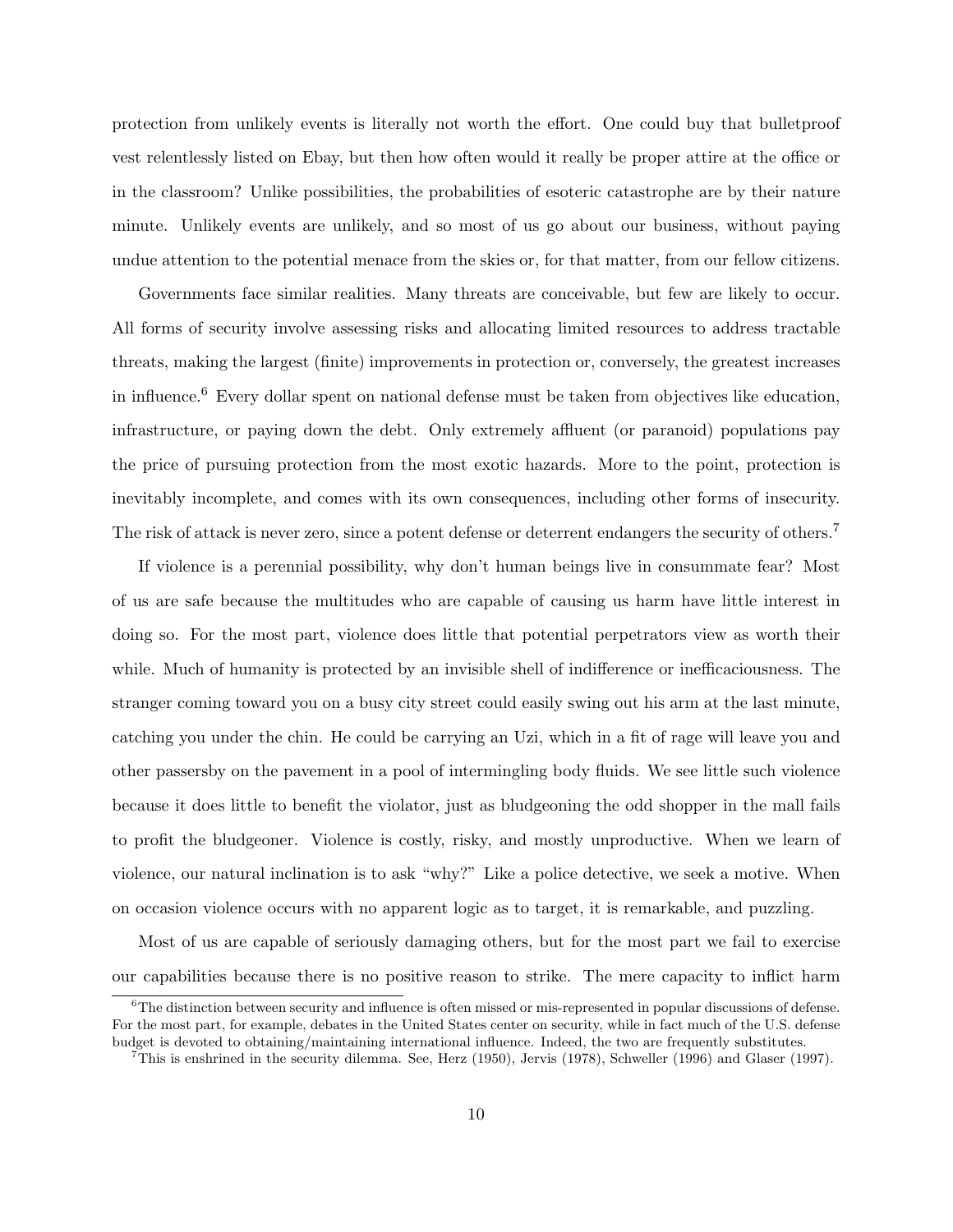is thus not a very good predictor of aggressive behavior. Because few of us are likely to be the target of an attack, each of us can greet each day with minimal anxiety, to say nothing of personal security, not because we are effectively protected from harm, but because harm is inconvenient, unnecessary or pointless for potential perpetrators. Attacking us (or others) serves no purpose.

The internet makes it possible to interact with people just about anywhere on the globe as easily, or even more easily, than conversing with the neighbors next door. Initial attention to the mobility of cyberspace focused on the potential for good, but convenience also overcomes natural barriers to conflict. The supply of targets for cyber acts of aggression is certainly huge relative to the supply of perpetrators of physical violence. Viewed in this way, it is remarkable that cyber space is not predominantly the domain of fraud, identity theft, and other acts of predation, interspersed only by porn and the occasional Nigerian emailer looking to deposit millions in your bank account. Yet, if the internet makes it easy to reach out and touch others, it in no way makes those contacts profound. Casual attempts to undermine your welfare abound, but it is with equal casualness that we ignore the bulk of spam, or internet sites marketing lapsed software. Predation continues unabated on the world wide web, but if it is easy to reach us, contact is all the more superficial.

The ease of contact is generally inversely related to the prevalence of transgression. Just as a pedestrian can be fairly comfortable walking in front of a stopped vehicle at an intersection, most internet traffic is benign, simply because perpetrators are rare and opportunities are many. Cyber space has not made life more dangerous for the multitudes. There are crimes on the internet, but it is far from clear that the internet has increased overall criminal behavior. Internet crime often substitutes for crimes that would otherwise have been committed in real space. Perhaps even more to the point, much of internet fraud and cyber violence is intrinsically tied to the physical domain; much of the harm initiated on the internet eventually gets perpetrated in more conventional ways.

The safety that mass populations achieve from their numbers and anonymity in terms of targeting is denied political institutions and their representatives. Countries and organizations have facilities and personnel that can be targeted with violence. How might the ability to strike institutions and infrastructure change the risk of cyber attack? Once again, we must inquire not about what could happen but why individuals, groups or nations might be motivated to take action.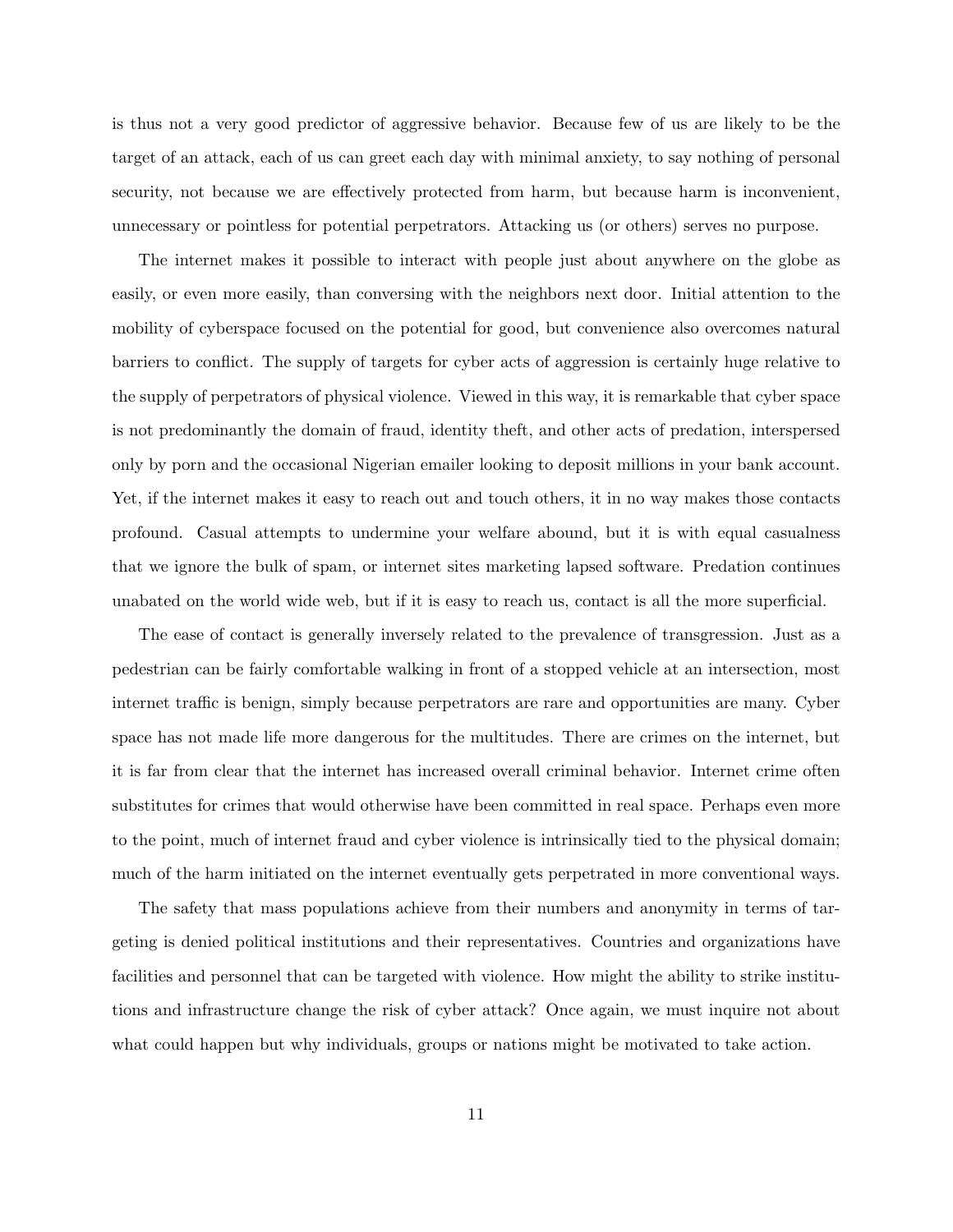Nations and organizations can be attacked through the internet, just as they have long been attacked in physical space. The ease with which such attacks can be perpetrated are an obvious, and much discussed, phenomenon. Physical space has always been an important barrier to conflict.<sup>8</sup> Even today, the single best predictor of interstate conflict is the contiguity of national borders (Hensel 2000, Senese 2005). However, lowering the cost of transmission of an attack is only synonymous with increasing the appeal of a given approach to war if the approach is also effective in achieving certain ends. Beyond being anonymous and a multitude, the main thing that protects individuals from all types of violence is even more potent for political institutions; it is not clear in many cases how force will yield a change in the tide of the affairs of states or organizations. Cyber attacks can be appealing as political acts only to the degree that they affect the decisions organizations and sovereigns make with and without cyber violence. Since understanding when and how cyberwar influences politics is largely identical to understanding how conventional forms of military violence act upon politics, I turn next to an analysis of the nature of terrestrial warfare.

## 4 War and Peace in the Internet Age

U.S. Defense Secretary Panetta's warning that "the next Pearl Harbor" could well occur over the internet appears designed to evoke strong emotions, rather than prompt clear thinking about the likely nature and limitations of cyberwar. No event in the twentieth century did more to realign U.S. public opinion, mobilizing the nation psychologically for entry into the Second World War. The analogy may in fact be apt, but almost certainly not in the manner imagined by the Secretary. The situation in 1941 actually serves as a useful point of comparison with a surprise internet attack. To understand why a cyber Pearl Harbor is not as threatening as it sounds, it will help to review what the air raids on December 7, 1941 were meant to accomplish and what they actually achieved.

Before diving into Panetta's Pearl Harbor analogy, however, I first discuss the nature of war and how key attributes of warfare (mal)function over the internet. Nations and non-state actors make war to further their interests when incompatibilities exist between those interests, and when

<sup>&</sup>lt;sup>8</sup>Boulding (1962) championed the so called "loss of strength gradient," whereby power attenuates with distance. Buhaug & Gleditsch (2006) show that the relationship, though weaker today, remains in effect to the present time.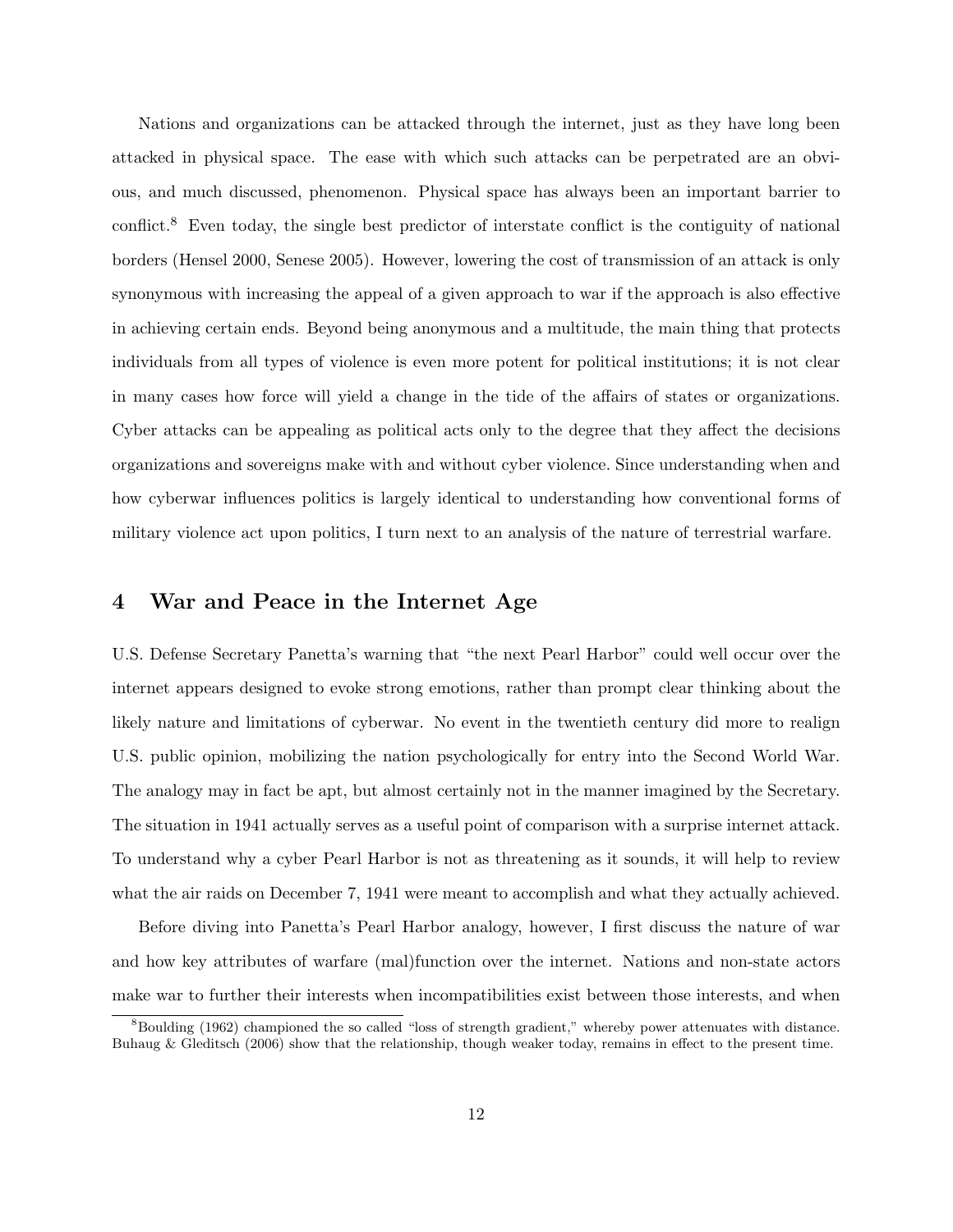alternative methods of conflict resolution are deemed inefficient or ineffective. While many conflicts are conceivable, most do not occur precisely because prospective participants recognize that threats or uses of force are futile, violence often cannot achieve the objectives for which nations strive. If futility is a problem for terrestrial conflict, it is an even more encompassing barrier to cyberwar.

## 4.1 A (Very Brief) Logic of War

The theory of war provides two basic mechanisms for the expression of political interests through physical violence. First, force can be used to punish or compel, indirectly affecting the state of the world by harming an enemy to make it do something that the enemy would not do otherwise, or alternately discouraging change by raising the price of aggression. Just about everyone from parents, to police and prime ministers seems to grasp the intuition behind creating consequences in order to modify behavior. Second, force can be used to conquer, directly imposing one's will on another by capturing and controlling inhabitants or resources contained in a given physical space. One thing that the recent "Occupy" movement shared with the U.S. military was the conviction that denial can prove effective if exercised for a sufficient period of time.<sup>9</sup> The ability to conquer or compel can in turn be used to achieve these objectives through actual force (offense or defense), overt threats (deterrence or compellence), or the shadow of war (e.g. diplomacy) (Blainey 1973, Fearon 1995).

During the Cold War, the two superpowers could easily have annihilated one another, along with much of the rest of the world, given vast nuclear arsenals. Yet, these capabilities were not exercised directly and the prospect of mutual harm even led to the peculiar stability of MAD. Again, the mere capacity to hurt tells us relatively little about the actual advent of violence, even though the potential in the Cold War was extraordinary and mutual assured destruction by its nature meant that devastation could not be prevented. Indeed, it was this mutual ability to attack, and mutual inability to defend, that many credit with Cold War stability (Mearsheimer 1983, Waltz 1990).

In contrast, Japan kept even its own diplomats in the dark about its plans to attack U.S. bases in the Philippines and Hawaii precisely because it could not share information about its intentions with

<sup>&</sup>lt;sup>9</sup>The whole question of denial/conquest is whether a target is likely to acquiesce. The British have occupied Scotland for centuries, with some success. They occupied Ireland for just about the same length of time with very little lasting political effect. Perhaps days or decades are unlikely to succeed when centuries often prove insufficient.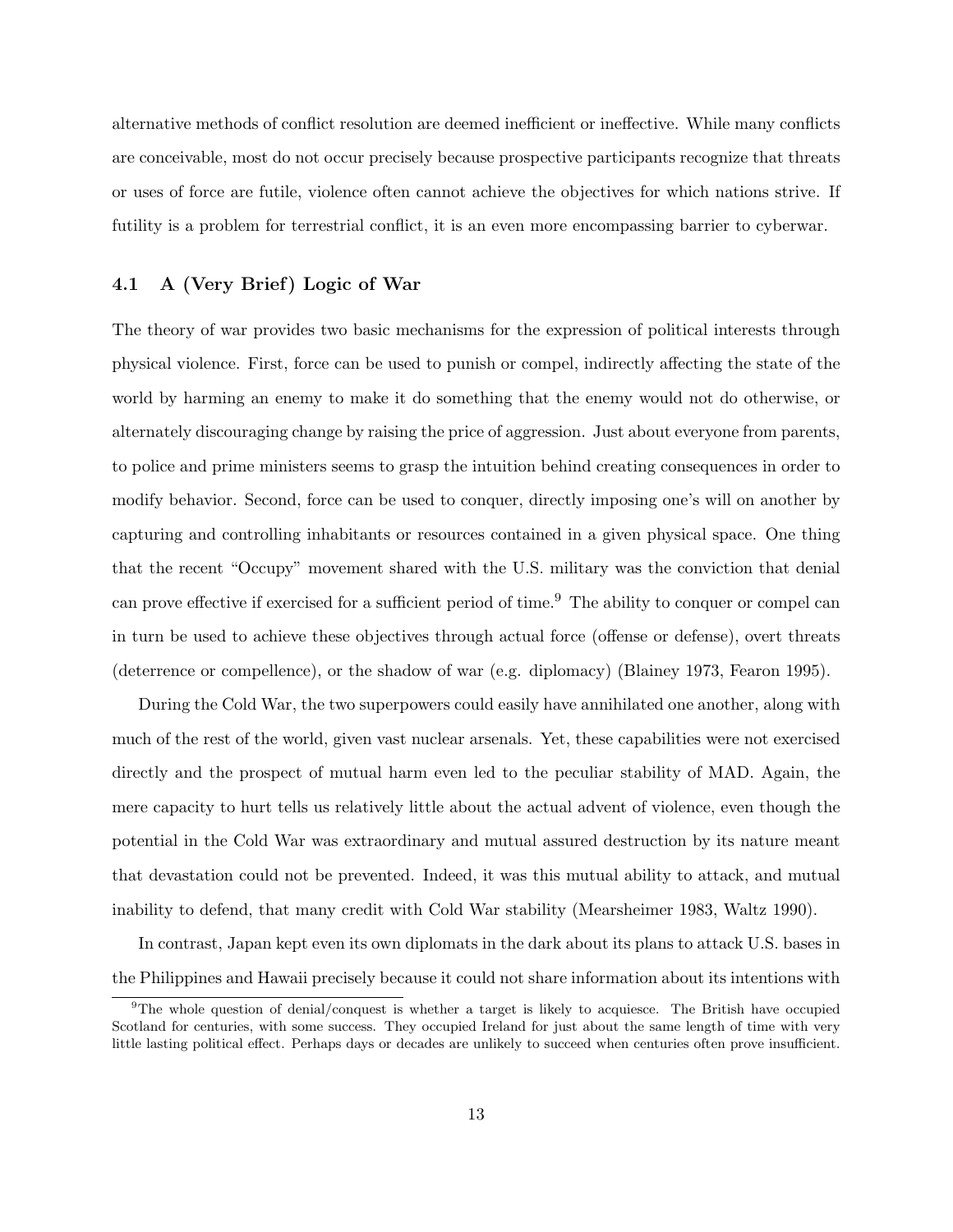U.S. officials without fatally weakening the effectiveness of such a plan (Slantchev 2010, Gartzke 2006). Nixon reportedly threatened to restart the "Christmas" bombing campaign of Hanoi to expedite the forging of a settlement ending U.S. involvement in the Vietnam Conflict. The threat could be made under any circumstances, but it was more credible given that Hanoi had recently been attacked and the consequences of renewed heavy bombing were also clear. Whether force is threatened or carried out depends on whether threats can be made without degrading instruments of military advantage. Revelation of the ability to harm can prove sufficiently compelling to cause a target to make concessions or to alter the target's behavior. Conversely, if threatening an enemy makes an eventual attack less effective, then the temptation may be to strike rather than threaten.

Perhaps with reason, but not with considerable clarity, experts on cyber security have failed draw the same conclusions from the inability to protect that strategists drew from the Cold War. Mutual assured destruction may not exist in cyberspace, as it did in the terrestrial world of the 1950s through early 1990s. However, what remains to be explained is why the internet is such a different strategic setting, and what this means for what nations can and cannot accomplish, both in terms of deterrence and compellence. Indeed, while the Cold War is remembered as the ideal deterrence environment, strategic thinkers and government officials struggled with how they could exercise influence in such a world. The mere potential for imposing harm did not imply that harm would be imposed, or even that, when imposed or threatened, nations would respond in an obliging manner. Few could doubt in retrospect that citizens and leaders on both sides of the iron curtain felt vulnerable, especially during the early years of the post-World War II period. It does not follow, however, that a heightened sense of insecurity was reflected in actual behavioral conflict. Whether warfare in the cyber era will depart radically from previous patterns, or will mimic, in part or in whole, conflictual politics from earlier eras, will depend on the degree to which the strategic logic of cyberwar accommodates the objectives of political actors in contemplating or exercising coercion.

Nor do students of cyberwar seem much concerned with implications of Nixon's Hanoi bombing campaign. The threatened use of force in this, and most other instances, is intended to alter behavior through the prospect of long-term damage. To the degree that harm can be quickly and easily repaired, there is not much leverage in such threats. Conversely, details injurious to attackers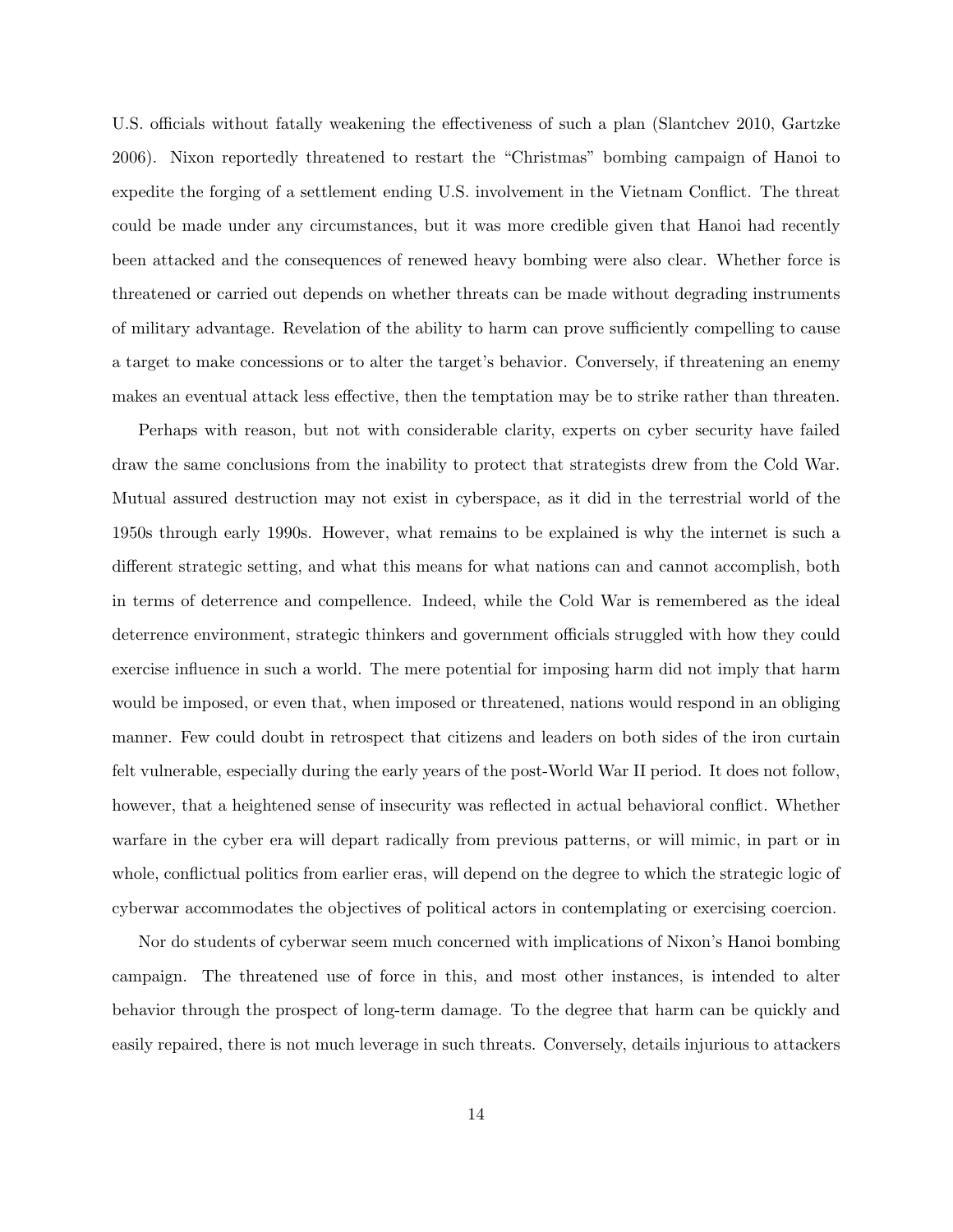or to the effectiveness or potency of an attack are typically concealed from an opponent, even when this information would significantly increase the credibility of coercive threats. Flight plans, bomb loads and electronic countermeasures used by U.S. B-52s, for example, were not shared with Hanoi, since this would have deeply compromised the capacity of U.S. forces to carry out Nixon's threat.

Nations, groups or individuals with the ability to inflict harm must ask, not just how much can be inflicted at what cost, but also what is to be achieved through force, and whether these ends are justified in terms of price and availability of alternative, typically cheaper, mechanisms. Force, or the threat of force, is useful as punishment to the degree that the harm imposed is substantial and durable. Damage that can be quickly or easily undone will not do much to deter or compel, but it will alert an enemy to vulnerabilities, and also antagonize an opponent, increasing the danger of counter attack and/or future opposition. The threat or realization of physical conquest can be effective provided the perpetrator finds it worthwhile to engage in the costliest form of politics. Here again, the simple ability to act aggressively is not itself sufficient to rationalize or predict aggression. The United States could probably conquer Canada if it chose to, and yet Canada remains (by all accounts) sovereign and independent. Most states, groups and individuals persist in peace because they can conceive of no benefit from force, even if violence, and victory, are feasible. The fact that harm can be propagated over the internet does not suffice to predict that cyberwar will become a substitute for terrestrial conflict, or even that it will be an important domain of future warfare.

## 4.2 Warfare in Cyberspace

Beyond questions of means and motive, two basic features make cyber warfare different from other types of conflict. First, the bulk of damage contemplated by cyberwar is in all likelihood temporary. The assumption among many cyber-pessimists that the potential for creating harm is sufficient to make cyber space a suitable substitute for, or at least an alternative to, terrestrial conflict is simply incorrect. Shutting down the power grid, or preventing communication could be tremendously costly, but most such damage can be corrected quickly and with comparatively modest investment of tangible resources. Regardless, damage of this type is sunk. Losses experienced over a given time interval cannot be recovered whatever one's reactions and so should not have much direct impact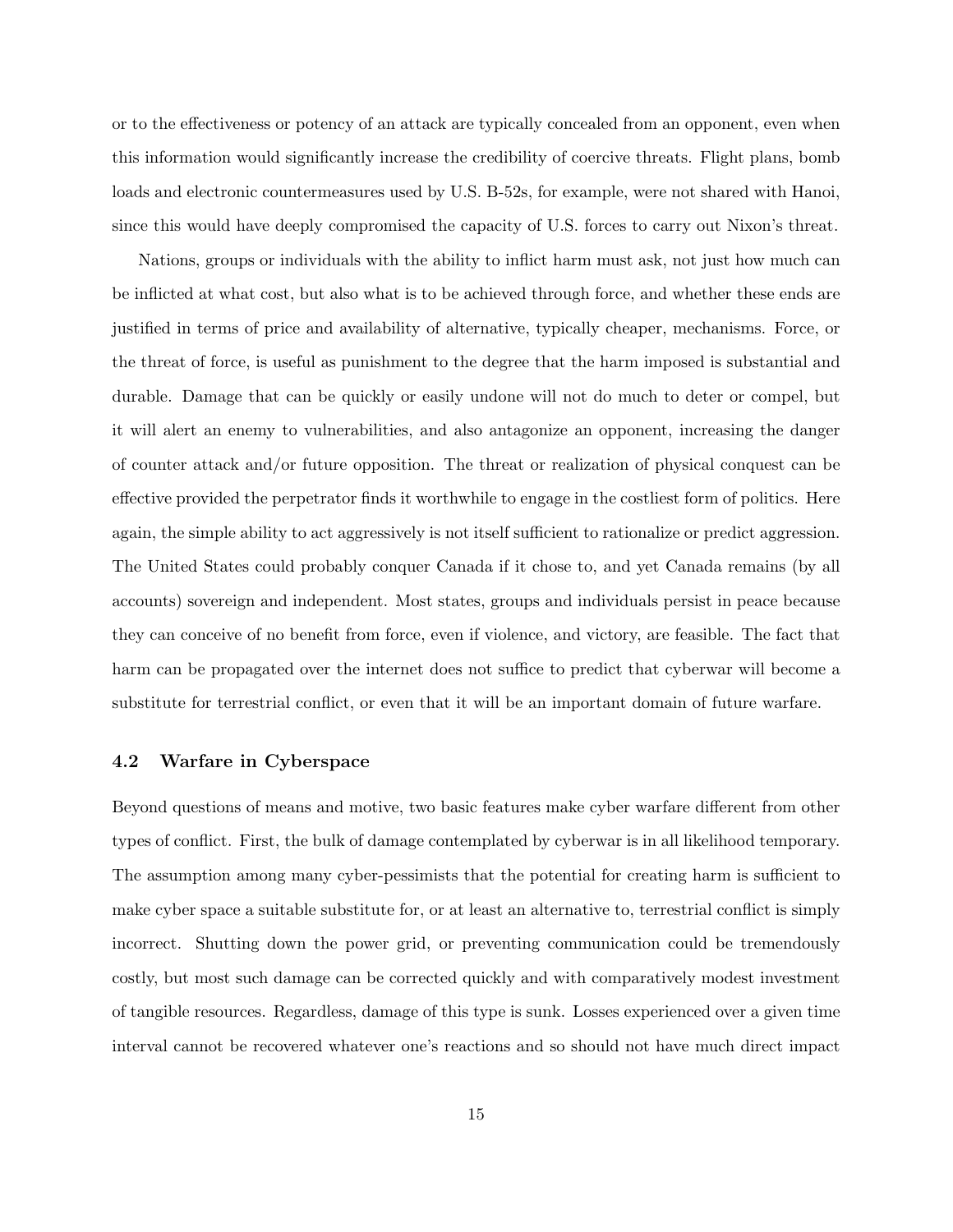on subsequent policy behavior. Harm inflicted over the internet or through any other medium will matter politically when it involves changes to the subsequent balance of power, or when it indicates enemy capabilities that must be taken into account in future plans. Precisely because cyberwar does not involve bombing cities or devastating armored columns, the damage inflicted will have a short-term impact on targets.<sup>10</sup> To accomplish meaningful objectives, cyber attacks must contribute to other aspects of a more conventional war effort. In order to affect the long-term balance-of-power, for instance, cyberwar must be joined to other, more traditional, forms of war.

Temporary damage can be useful in two circumstances. First, compromising or incapacitating networks might afford an enemy valuable tactical, or even strategic, advantages. An opponent that cannot shoot, move, resupply or communicate will be easier to defeat. However, this still requires the advantaged party to act through some medium of combat to seize the initiative. Notions that cyber attacks will themselves prove pivotal in future war are reminiscent of World War I artillery barrages that cleared enemy trenches, but which still required the infantry and other arms to achieve a breakout. Whether an actor can benefit from cyberwar depends almost entirely on whether the actor is willing and able to combine a cyber attack with some other method — typically kinetic warfare — that can convert temporary advantages achieved over the internet into a lasting blow. Internet attacks thus offer an assailant a "soft kill" that is valuable only when attackers intend and prosecute follow-on attacks with traditional military force to permanently weaken an enemy.<sup>11</sup>

The notion of a devastating surprise attack is a particularly baroque aspect of cyberwar paranoia, and is certainly frightening to the degree that such scenarios are accurate. However, the idea of a surprise attack over the internet is in fact extremely misleading and relies on a fundamental misconception of the role of internet-based aggression. It has seldom been the case in modern times that any one element of combat proves pivotal. Instead, it is the ability to combine elements into a complex whole that increasingly distinguishes adept utilization of military force (Biddle 2004).

The archetype of modern, combined arms warfare is the *blitzkreig*, where the lethality and effectiveness of conventional military violence is enhanced by actions designed to disrupt the enemy's

 $10$ In the 1970s the so-called neutron bomb promised high casualties with minimal damage to physical structures. It might be tempting to think of cyber weapons as anti-neutron bombs, since they damage infrastructure, leaving people largely unharmed. Yet, this is also a key limitation of cyberwar, as damage is temporary and far from complete.

 $11$ Non-lethal weapons have similar functionality. Immobilizing an enemy with sticky foam works until it doesn't.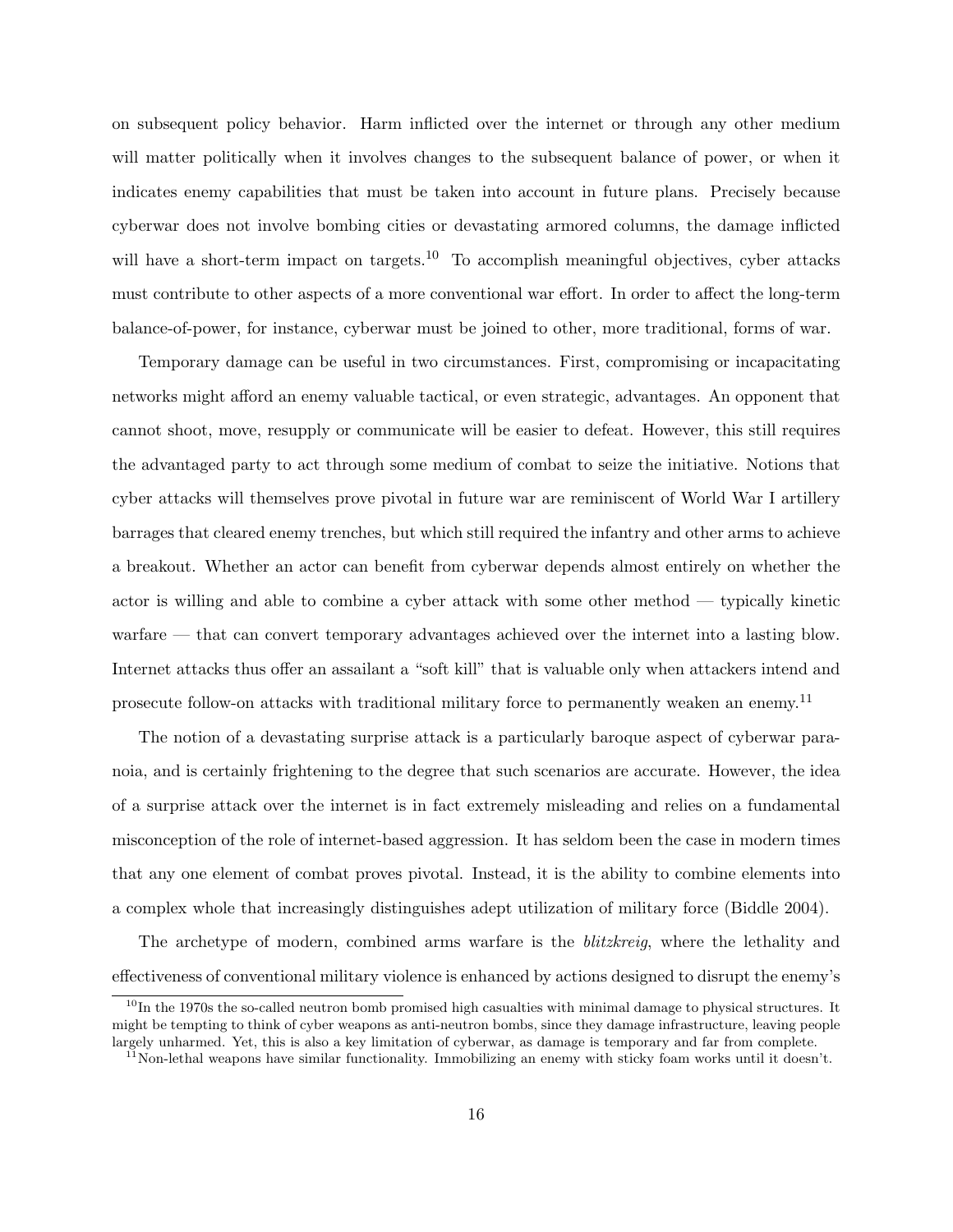military and civilian infrastructure. An important element of *blitzkreig* was the use of terror weapons, such as the Ju 87 "Stuka" dive bomber, to sow panic, mobilizing enemy populations to flood roads and railways, thereby crippling infrastructure needed by the defense. Yet, fear is temporary and in the absence of substance, quickly subsides. The Stukas were effective only as long as Germany held other military advantages over its enemies. Unless threatened with immediate invasion, the terror role of the Stuka was largely redundant. Stukas contributed little to Germany's attempt to subdue the United Kingdom, for example. Stuka units experienced heavy casualties against a competent air defense and had to be removed from service in the Battle of Britain. The hubris of Luftwaffe commander Göring in promising victory while exploiting only a single domain (the air) was precisely that he exaggerated the independent effect of a new technology on war.

There is no reason to believe that cyberwar will be any more useful as an isolated instrument of coercive foreign policy. An attack that causes temporary harm will inevitably be followed by countermeasures and heightened vigilance, as has happened for example in Estonia in the aftermath of the 2007 attacks. For cyber aggression to have lasting effects, a virtual attack must be combined with physical intervention. Knocking out communications or power infrastructure could cause tremendous disruption, but the ability to quickly recover from such attacks implies that the consequences in terms of the balance of national power would be negligible. The need to follow virtual force with physical force in order to achieve lasting political effects suggests that the application of cyber warfare independent of conventional forms of warfare will be of tertiary importance in strategic and grand strategic terms. If one cannot foresee circumstances where physical aggression is plausible independent of cyberwar, then cyberwar is also unlikely to constitute a critical threat.

A second element of the logic of cyberwar has to do with influence. Rather than attacking directly, an actor can use the potential to harm (deterrence or compellence). The ability to shut down the U.S. energy grid, say, might be used to compel U.S. officials to refrain from aggressive policies or actions, or to persuade the United States to make diplomatic concessions. Yet, the problem with the standard deterrence or compellence logic in the context of potential cyber attacks, as I have already pointed out, is that revealing a given set of cyber capabilities heavily degrades their usefulness. Deterrence or compellence are therefore marginal as "pure" actions in cyberspace.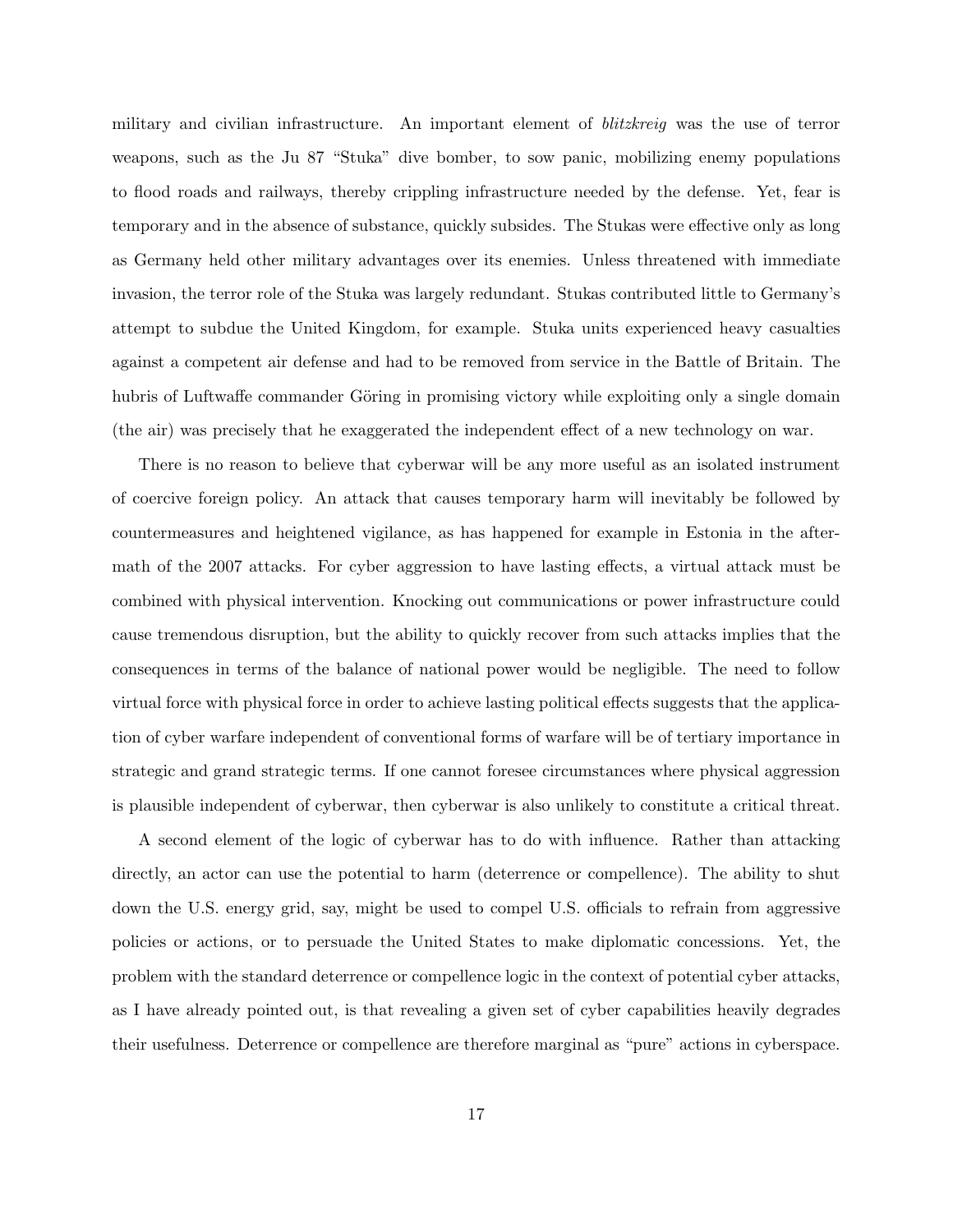Indeed, concerns that nations will not be able to deter cyber aggression amount to a recognition that neither will cyber threats prove very effective as threats or inducements. Again, actions in cyberspace can be combined with initiatives in physical space, but this just reinforces the fact that, rather than a distinct form of conflict, cyberwar is basically tied to conventional forms of warfare.

Imagine for a moment that a foreign power has hacked into the communications systems of the United States or another major western power. Imagine further that this foreign power can disable cell phone communication, or military radio networks more-or-less at will. The foreign power could threaten its target with this capability, but obviously the leadership of the target state must be skeptical of such a threat, since the foreign power could easily be bluffing. Proof of the capacity to damage the target nation is needed, but such evidence would in turn jeopardize the effectiveness of the cyber attack, allowing the target to address vulnerabilities, or adopt countermeasures.

Contrast this with the U.S. revelation in the 1990s that it had developed radar-evading "stealth" aircraft. Knowledge by foreign powers that a confrontation with the United States would necessarily involve the risk of attack by stealthy strike fighters and bombers in no significant way lessened the military effectiveness of these weapons systems, since countermeasures to stealth technology have been slow to develop. Stealth thus serves as an excellent deterrent/compellent, since the technology can be used to coerce an opponent without sacrificing much of its military value. The "perishable" nature of offensive capabilities in cyberwar mean that advantages offer only a very limited potential for deterrent or compellent threats, and thus create little in the way of leverage for countries that have, or plan to invest in, cyberwar assets. Deterrent/compellent threats work best when they are tied to capabilities that are not much affected by knowledge of the capabilities, while the opposite is true for capabilities that are compromised by revelation of forces, technologies or attack plans.

Offensive cyber advantages are thus "use and lose" capabilities. Revealing the capacity to harm via the internet typically also means tipping the enemy off to vulnerabilities that can be addressed, while inflicting harm does not have a durable effect on the balance of power. "Use and lose" capabilities cannot compel or deter, since convincing evidence of the capacity to harm is itself useful in nullifying the threat. If instead cyberwar is waged rather than threatened, then cyber attacks remain adjunct to terrestrial force unless they permanently alter the balance of power.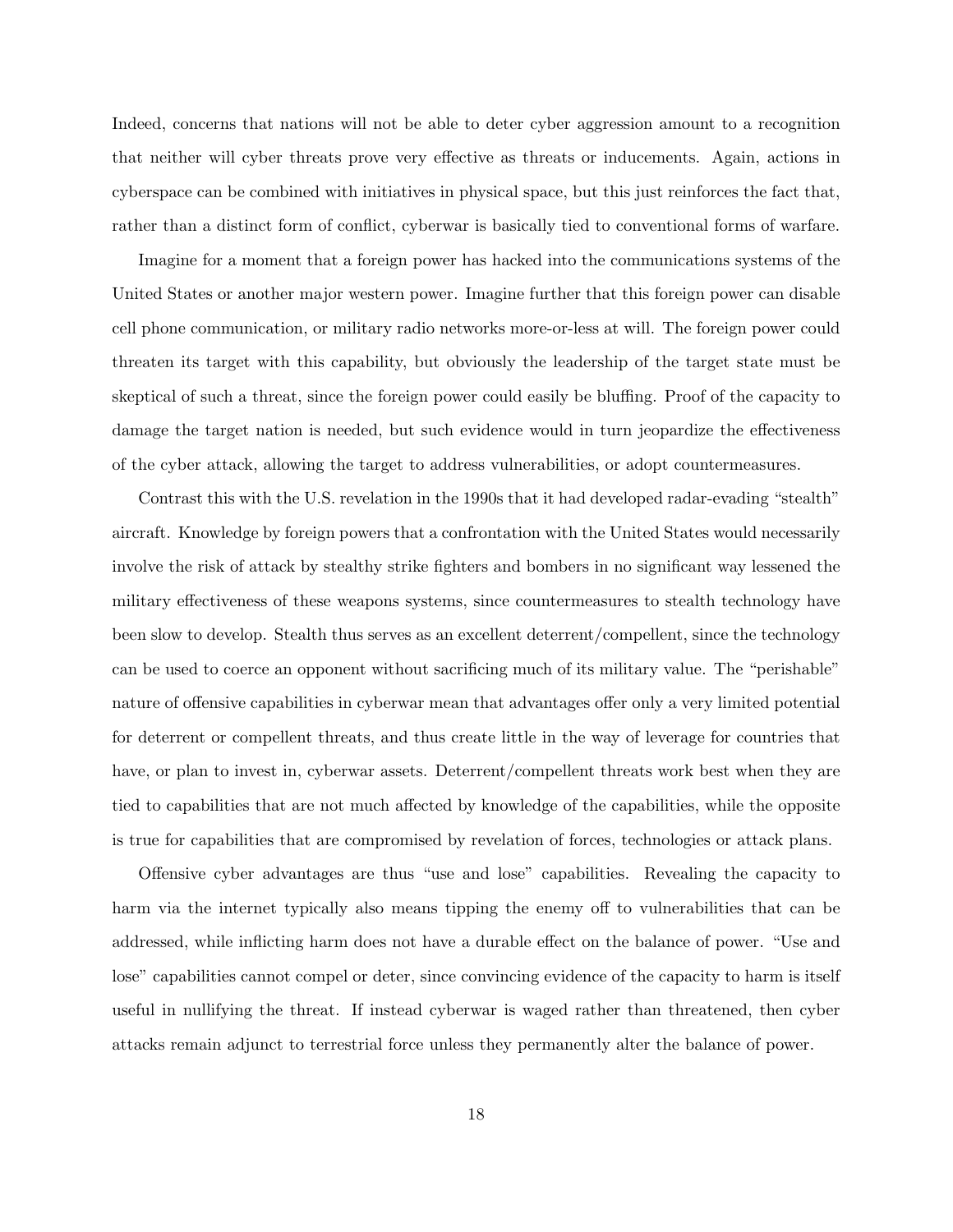## 4.3 The Myth of a Cyber Pearl Harbor

The air strikes on December 7, 1941 against U.S. military instillations in Hawaii and in the Philippines were an important tactical and even strategic victory for Japan. Yet, the attacks were clearly a failure in grand strategic terms, setting up a nearly inexorable path to Japanese surrender.<sup>12</sup> Officials on both sides recognized this almost immediately. Admiral Isoroku Yamamoto is said to have offered the starkest commentary, "all we have done is to awaken a sleeping giant and fill him with a terrible resolve."<sup>13</sup> For its part, the United States could not be bothered to give war in the Pacific top billing, focusing much of its recourses, personnel and attention on the war in Europe.

The Japanese decision to go to war had been a calculated gamble, balancing the imperatives of seasonal weather patterns and the impending decline in power projection capabilities for the resource-starved Empire with the realization that much was being staked on a complex plan linking the conquest of the oilfields of Southeast Asia with a temporary shift in the regional balance of power in the Pacific (Morton 2000). With almost no indigenous sources of iron, rubber or especially oil, Japan was dependent on foreign-held reserves to feed its factories and allow it to sustain its occupation of Manchuria and parts of China. The U.S. embargo led Japanese officials to consider stark alternatives. Either Japan must relent and withdraw its forces from East Asia, or it would have to capture oil-rich regions in the South. This in turn put Japan in direct conflict with the United States. The Japanese plan was to blunt U.S. naval and military capabilities temporarily, long enough to present the United States with a *fait accompli* and create a defense in depth in the western Pacific that would force the United States to accept a negotiated settlement of the war.

The prospect of significant relative decline and optimism about the potential benefits of a temporary shift in power in the region were critical elements of Japan's decision to go to war. Importantly, Japan underestimated the psychological impact that the Pearl Harbor raid would have in mobilizing U.S. public support for the war. They also overestimated the damage that they could inflict on U.S. forces.<sup>14</sup> The surprise assault famously failed to catch the U.S. aircraft

<sup>&</sup>lt;sup>12</sup>"From a strategic point of view, Pearl Harbor was one of the most spectacular miscalculations in history" Ian W. Toll, The New York Times op-ed, December 6, 2011.

<sup>&</sup>lt;sup>13</sup>Documentary evidence for the quotation is unavailable, though it certainly summarizes Yamamoto's views.

 $14$ Evidence of this is reflected in subsequent efforts by the Imperial Japanese Navy to realize their original objective. Midway, in particular, was an elaborate trap, masterminded by Yamamoto, to locate and destroy the U.S. carrier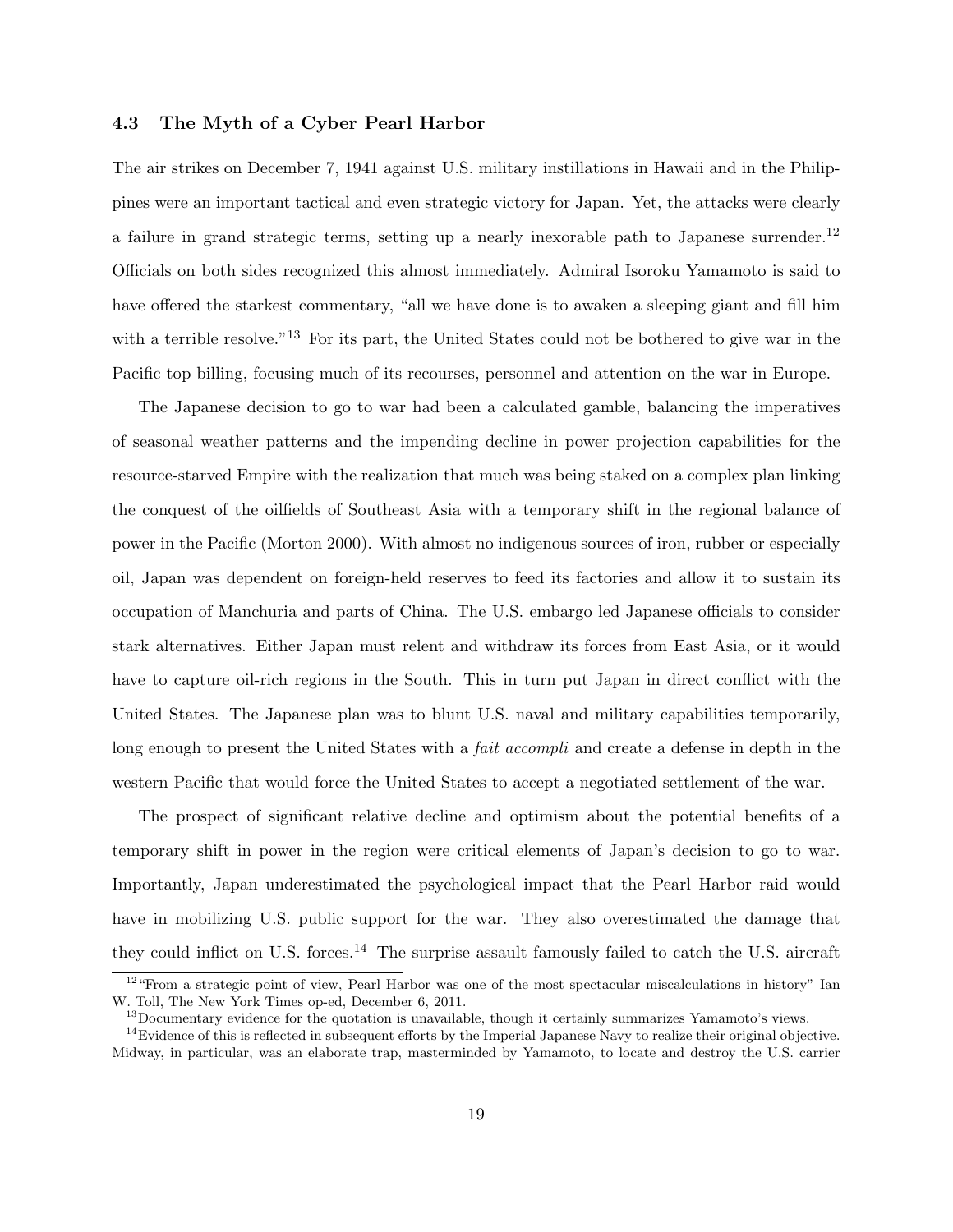carriers in port. It was this inability to impair U.S. naval airpower that vexed Yamamoto and other Japanese commanders most. Even allowing for optimism and error, however, Japanese leaders were reluctant to contemplate war with the United States prior to the end of 1940, when events in Europe laid bare Dutch holdings in Asia and dramatically weakened the ability of British forces to resist.

Tactical or strategic surprise is useful as a temporary force multiplier; an attack such as that on U.S. and allied forces in December 1941 could shift the balance of power in Japan's favor for a time, but the real value of a surprise attack is what else it may allow an assailant to accomplish. An attacker can exploit the effect of surprise to prepare a more effective defense or, alternately, to prosecute further offensive action against the target of the surprise attack or others. A surprise attack has limited utility in isolation, precisely because the effect of surprise fades with time.

Japanese war planners anticipated the temporal nature of advantages gleaned from the surprise attacks on Pearl and elsewhere. It was hoped that Japan could secure needed resources in the South, fortify its gains in depth, and wait out the American onslaught.<sup>15</sup> At no time did Japanese officials look forward to unlimited war with the United States. Indeed, Japanese planners recognized the impossibility of defeating the United States on its own territory.<sup>16</sup> In the months after December 7, the United States mainland was open to attack. Japanese forces landed in the Aleutian Islands and Japanese submarines shelled a few isolated coastal communities in California, Oregon and Canada. However, there were never any serious plans to carry the war to the continental United States.<sup>17</sup>

Now imagine that Japanese officials recognized from the outset that they would not be able to target the U.S. carriers or other U.S. military assets for permanent destruction. Instead, suppose (not very plausibly) that Japanese dive bombers and torpedo planes were fitted with special "delay bombs" that, unlike delay fuses, would simply disable a ship for hours, days, or possibly weeks, rather than permanently, or at least for months or years. Faced with this (altered) reality, Japanese officials and military planners would have been forced to contemplate a very different war, one that

force. See, Prange  $(1983)$ ; Fuchida  $(1986)$ ; Parshall & Tully  $(2007)$  and Symonds  $(2011)$ .

<sup>&</sup>lt;sup>15</sup>"Japan planned to fight a war of limited objectives and, having gained what it wanted, expected to negotiate for a favorable settlement" (Morton 2000, page 110).

<sup>&</sup>lt;sup>16</sup>Admiral Yamamotos other famous quotation, which was meant as an ironic reference to total war with the United States, notes that "To make victory certain, we would have to march into Washington and dictate the terms of peace in the White House." Yamamotos letter to Ryoichi Sasakawa is quoted in Prange (1981, page 11).

 $17$ Even the invasion of the Aleutians was later found to be a feint to distract attention from the attack on Midway.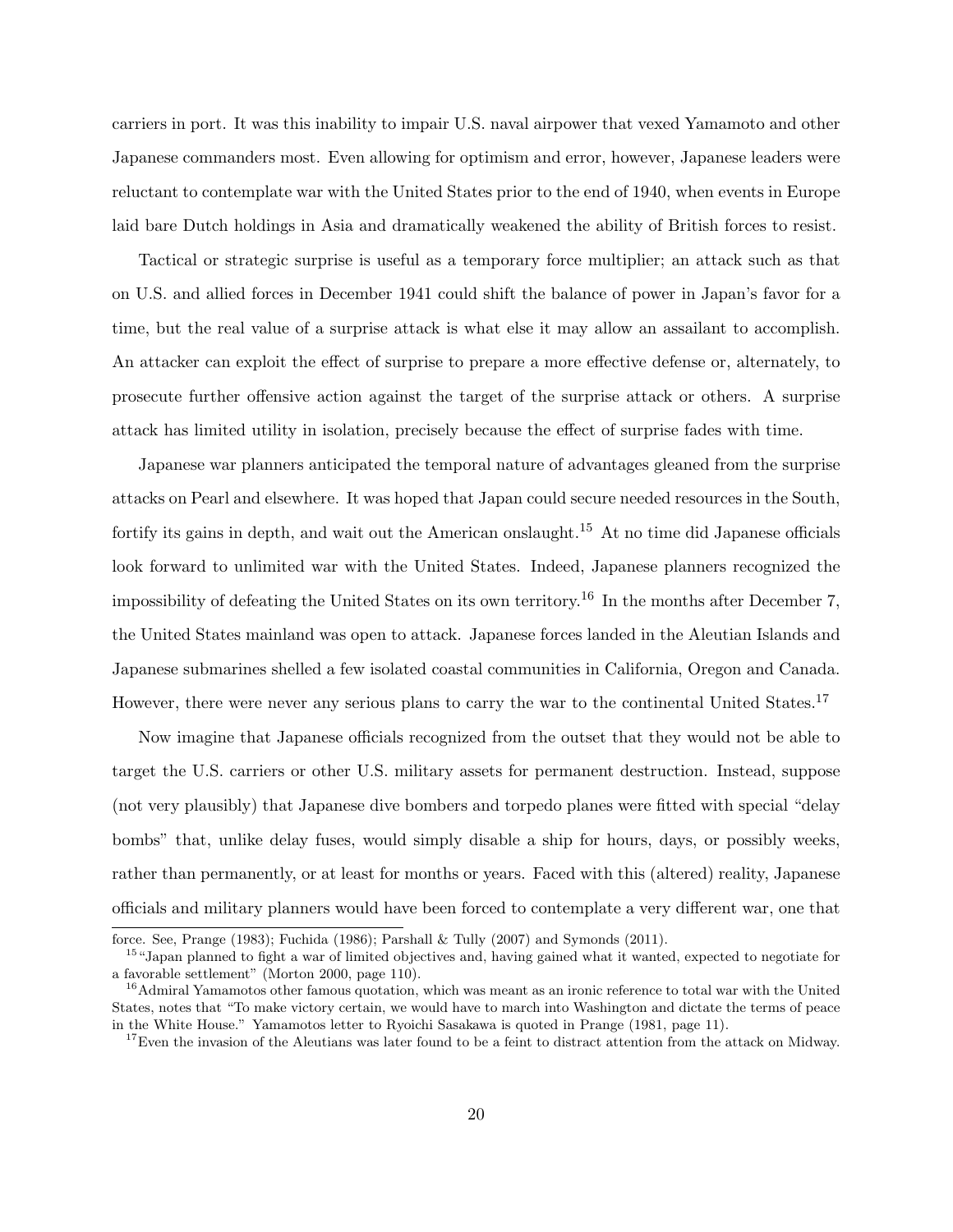they would almost certainly have preferred not to initiate. In effect, Japan would have had to choose to precipitate total war, as the surprise attacks themselves would not do much to diminish or delay a military response from the United States. The only value one could anticipate from a surprise attack, then, would be if one was able to follow up the attack with an invasion of the United States mainland. This is the basic shortcoming of cyberwar. Because cyber attacks involve "soft kills" of a target's military capabilities and civilian infrastructure, the point of the attack is largely nullified if an attacker cannot reasonably be expected to accompany internet aggression with terrestrial strikes designed to make permanent short-term damage to a target's security capabilities.

No foreign military force is capable of subduing the United States, now or in the foreseeable future, even with the assistance of a phenomenally successful coordinated cyber attack. If cyberwar is unlikely to allow a foreign power to permanently overtake U.S. or allied capabilities, and if temporary damage is only useful in conjunction with more conventional military operations, then an opponent must plan and evaluate its use of cyberwar in terms of its complementarity to terrestrial combat, not as an alternative method of force. If instead a cyber attack is carried out in which conventional force is either ineffective or not contemplated, then such an attack serves no purpose in grand strategic terms, degrading neither the target's permanent capabilities nor its resolve.

Unless cyberwar can substitute for a physical surprise attack, there is no reason to believe that it will be used in place of conventional modes of warfare. Nor is it clear why an attacker would choose to strike over the internet, unless a conventional surprise attack is also planned and when it is expected that the combination of cyber and terrestrial aggression will yield a decisive advantage to the attacker. If it is difficult to imagine a particular nation being attacked by traditional methods of warfare, even with the benefit of surprise, then it is hard to see how that nation might be fundamentally threatened by war over the internet. Indeed, the connection between internet aggression and traditional forms of military force imply a surprising prediction: cyberwar should be particularly appealing to capable states attacking weaker opponents. Rather than threatening to overturn the existing world order, cyberwar may perpetuate or even increase existing inequalities.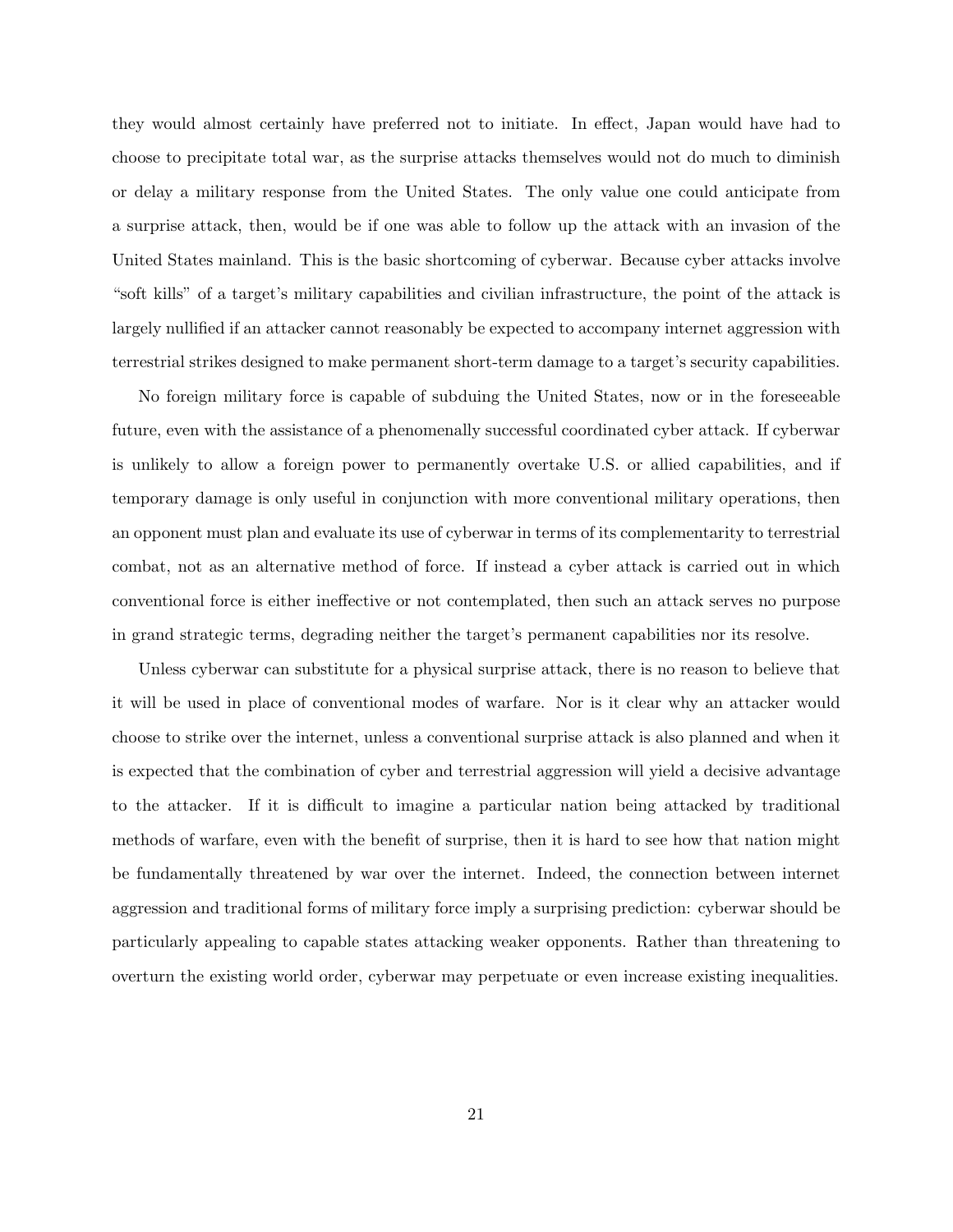# 5 Additional Implications of Cyberwar

If cyberwar is unlikely to function as an independent domain, but as part of terrestrial military action, then the conventional military balance is the best indiction of where the most important threats exist in cyberspace. Thus, unless someone believes, for example, that economically and militarily advanced nations are in danger of physical attack from a foreign power, the threat of cyber attack cannot be treated as particularly serious in military terms, either. Most experts view the likelihood of an attack that subdues U.S. military capabilities and subjects the U.S. mainland to a foreign power as remote, even fanciful, for example. To the degree that this is so, it is not clear why U.S. officials or the public should fear the prospects of war conducted over the internet.

In fact, the states and entities that should be most concerned about cyberwar are the same states and non-state actors that are currently vulnerable to conventional terrestrial aggression. Cyberwar is not a revolution in military affairs in strategic (military) terms, nor is cyberwar likely to prove revolutionary in terms of existing global or regional power structures. Indeed, if anything, cyberwar appears to be reactionary, reinforcing the advantages of states that already possess significant terrestrial military advantages. The need to prosecute cyber attacks with more kinetic forms of force, and the perishability of cyber capabilities in the face of revelation mean that nations with capable militaries are best equipped to exploit temporary damage inflicted by cyber attacks, even as they are better able to credibly threaten cyber attacks and/or "reveal and replace" a target's vulnerabilities. This new mode of warfare, most feared by technologically advanced states, may actually pose greater grand-strategic challenges to the technologically backward or weak.

Though limited, available examples of cyberwar reinforce this counter-intuition. Attacks on Estonian websites, which appear to have originated from Russia, pitted a tiny nation against a considerable military and economic power. The ability of Russia to prosecute effects of the attack, not just on the internet but through military and diplomatic pressure, ensured that the impact was much more potent than if some non-aligned group of hackers carried out equivalent attacks. Similarly, the Stuxnet worm — initiated according to most sources by a U.S. intelligence agency was more effective because of the military balance between the two powers than it would have been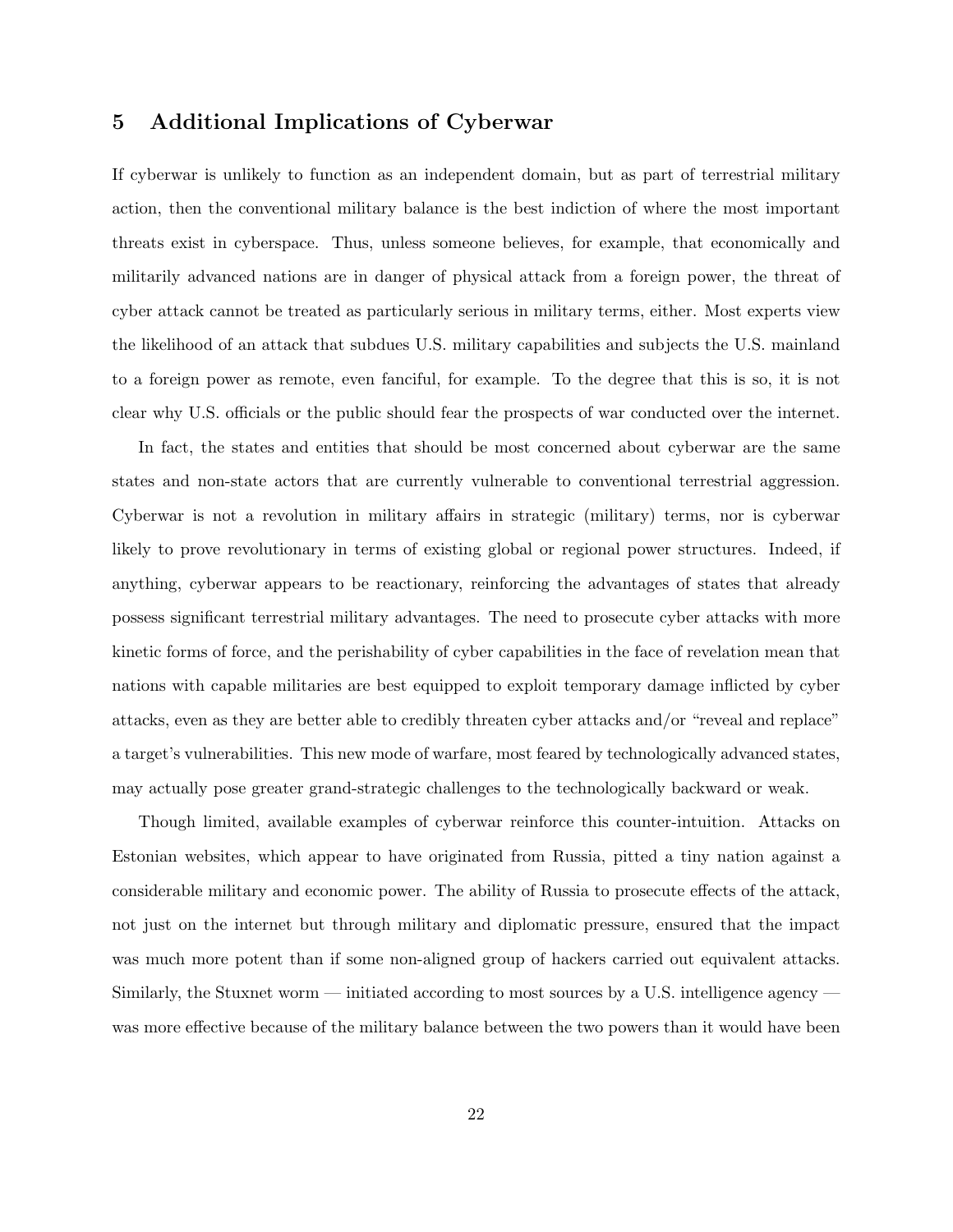if Iran had been able to counter with military action.<sup>18</sup> The Russian invasion of Georgia/South Ossetia is perhaps the clearest example of the kind of combined terrestrial-cyber contest anticipated here. As one commentator put it, "This appears to be the first case in history of a coordinated cyberspace domain attack synchronized with major combat actions in the other warfighting domains (consisting of Land, Air, Sea, and Space)" (Hollis 2011, page 2). It is under conditions where the conventional military balance already favors an attacker that cyber attacks are most efficacious.<sup>19</sup>

An open question exists in any crisis about how far competitors are willing to escalate, but an ability to counter cyber attack with other, more kinetic forms of military violence serves alternately to deter or to facilitate the use of cyber capabilities, giving those nations with terrestrial military power yet another option that, even if available to their opponents, may prove extraordinarily dangerous to practice. As we see today with U.S. drone attacks and special operations raids on foreign sovereign territory, the power to do much more ensures that an opponent maintains a level of discretion in its response to provocation. Few can doubt the reaction of the United States, for example, if Pakistan were to attempt to conduct a commando raid on U.S. territory. Nations that can physically punish others for transgressions in any domain, electronic or otherwise, are better able to operate in all domains. Once one distinguishes between simple vulnerability and actual threats, terrestrial capabilities become pivotal in determining who exercises cyber capabilities.

Even if cyber attacks are available to weaker actors, their effectiveness will be stymied where these actors lack the ability to prosecute advantages generated by cyberwar, and where weakness in more traditional modes of diplomatic, economic, and military competition ensure that these actors are exposed to countermeasures. The intractable nature of vulnerabilities ensure that cyberwar will not fundamentally transform either warfare or world affairs. Despite a dependence on high technology, developed nations will find that they are better able to exercise cyberwar as a political tool. Attacks against prosperous western powers, if well publicized and the source of considerable anxiety, will turn out to be epiphenomenal. While other forces may well transform contemporary hierarchies, cyberwar will most likely function to perpetuate existing inequalities of influence.

<sup>&</sup>lt;sup>18</sup>For a detailed discussion of the politics and technical nature of Stuxnet, see Lindsay (2012).

<sup>&</sup>lt;sup>19</sup>Sheldon (2011, pages 99-100) is skeptical that "cyberpower" will prove coercive, though this view depends heavily on the recent past, rather than a cohesive theory of the role of cybewar war in modern integrated military systems.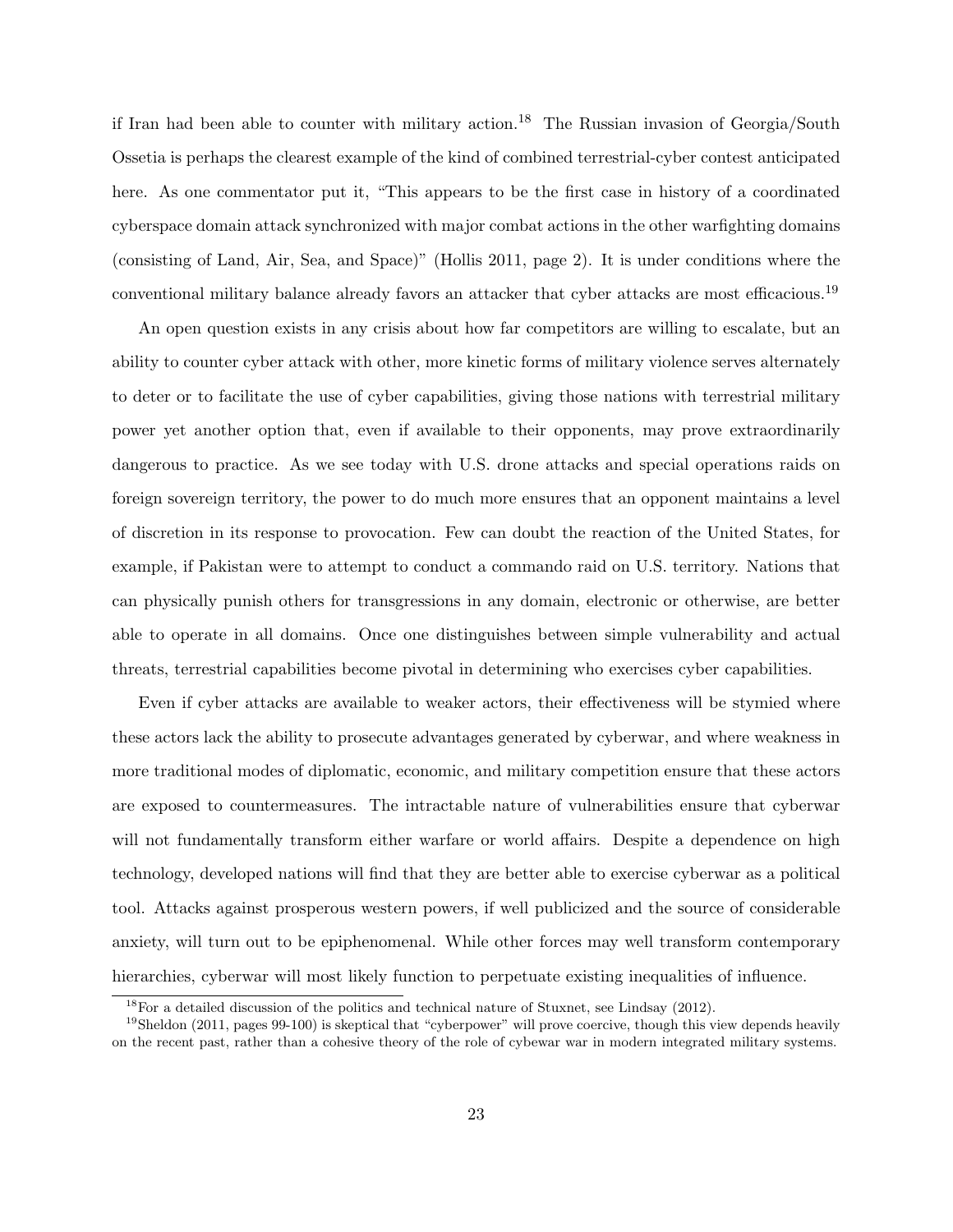## 5.1 The Adjunct Role of Cyberwar

Because war on the internet is adjunct to more conventional forms of fighting, a cyber attack is extremely unlikely to prove pivotal in confrontations involving capable states or their partners. Still, cyberwar could be used by and against forces in the field and this is certainly an important concern. A common method for evaluating the implications of new technologies for war and peace involves the offense-defense balance. Proponents of offense-defense theory focus on material (Quester 1977, Hopf 1991, Glaser & Kaufmann 1998, Adams 2003) or cognitive/informational factors (Snyder 1984, Van Evera 1998) that they believe will lead to increased military aggression. Nations or time periods that experience or perceive offensive advantages will be associated with more war, while the opposite is said to happen when innovations or circumstances favor the defense. There is considerable skepticism about the empirical validity of offense-defense theory (Levy 1984, Gortzak, Haftel & Sweeney 2005), as well as about the ability of researchers to isolate factors leading to offense or defense dominance (Mearsheimer 1983, Shimshoni 1991).<sup>20</sup> Even if there were nothing controversial in the application of offense-defense theory, it would still be challenging to draw conclusions about the impact of cyberwar on the appeal of fighting generally, given that cyberwar is relatively untried, and given that cyberwar capabilities are not the only factors influencing the offense-defense balance. However, it is important in evaluating the impact of cyberwar to know whether the internet systematically favors attackers or defenders, and so I offer a few thoughts.

Jervis's (1978) original conception of instability induced by technology would seem well suited to explaining the effect of cyberwar on the probability of broader conflict among states. However, as Fearon (1998) makes clear, Jervis and other authors of offense-defense theory have failed to distinguish between advantages gleaned from initiating disputes, and those from acting aggressively, should war occur. Fearon (1998) also notes a more general tendency to confuse the shifting offensedefense balance with changes in the balance of power. Offense dominance implies that states are more likely to prefer to attack rather than defend, *ceteris paribus*, once one takes into account the prevailing balance of forces. A much weaker state is unlikely to prevail under any circumstances.

Imagine first that cyberwar is defense dominant. This does not seem likely and contradicts the

 $^{20}$ For a rebuttal of these critiques, see Lynn-Jones (1995). Adams (2003) offers support for offense-defense theory.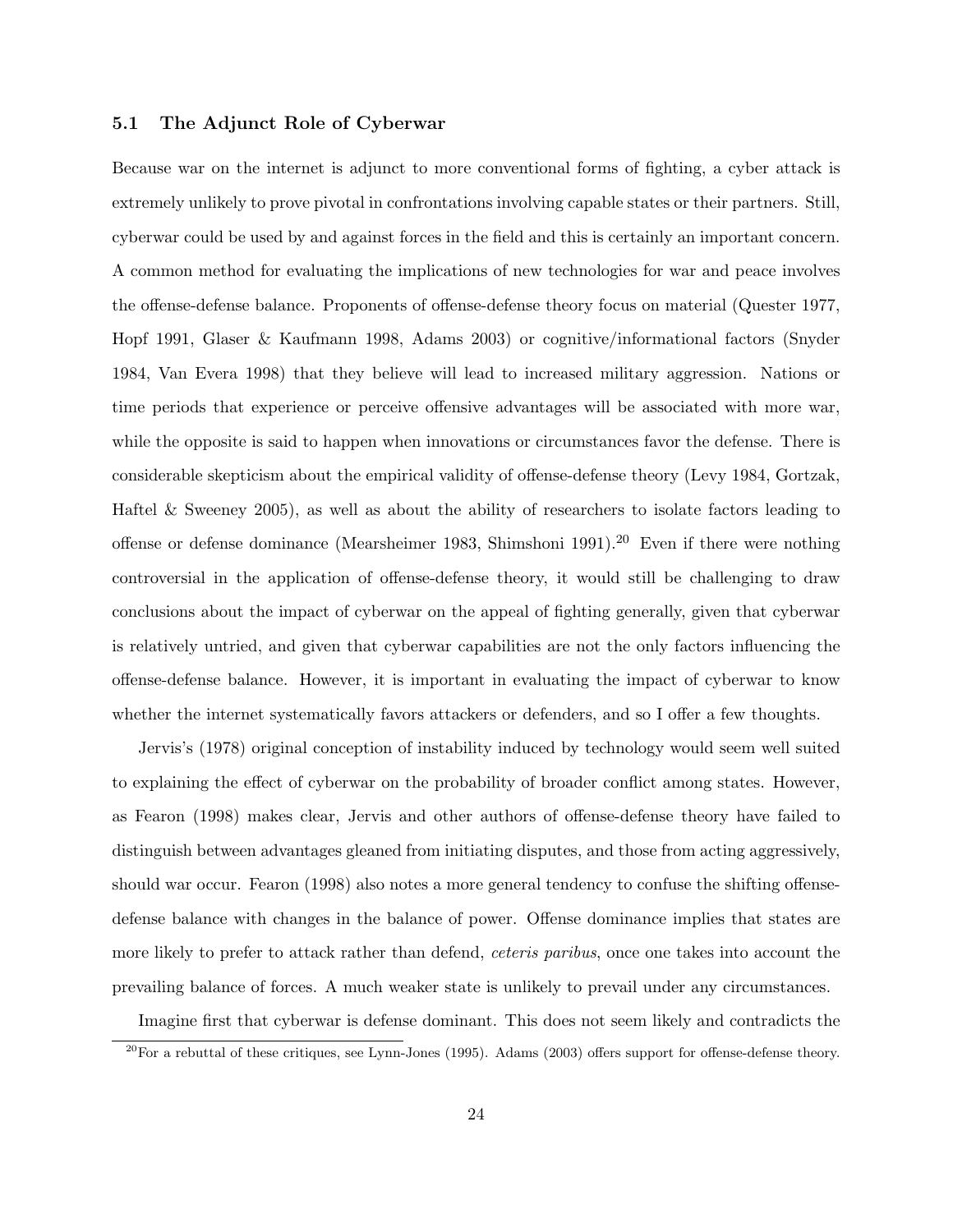prevailing view in the literature. Still, suppose for a moment that information infrastructures are more readily defended than attacked. In such as world, the balance of power would favor those states that could most effectively orchestrate military command, communications, logistics and intelligence through the internet and similar types of networks. Even if this imagined cyber world is defense dominant, however, it does not follow that terrestrial conflict is also defense dominant. The relative immunity of networks to attack could lead to a reluctance to use conventional force, or it could increase incentives to act aggressively, depending on whether secure networks are more critical for defenders or attackers. The standard military answer is that command and control are more critical for the offense, as commenders need direct control of their forces in the attack. If so, then perhaps defense dominance in cyber space is actually a bad thing, since it increases the appeal of attacking and (slightly) decreases the ability of defenders to prevail. Conversely, if as many contend, cyber space is offense dominant, then this would tend to weaken offensive operations in the physical world, making terrestrial conflict more defense dominant (or less offense dominant).<sup>21</sup>

The proposed conception assumes dichotomous conditions of network vulnerability that of course fail to reflect the dynamism that occurs during wartime. It may take time to disable networks. If so, then there is a first mover advantage that could prove more critical than the defense dominance created by the heightened need for attackers to conduct  $C<sup>4</sup>I$ . Advantages may follow from an early start in cyberwar. Striking first could also be particularly valuable if disabling an opponent's internet also reduces an enemy's ability to retaliate. Since a state projecting power abroad benefits from being able to choose the time and place of attack, it might be that the first strike advantage in cyber space is more important than the pacifying effect of cyber offense dominance.

Regardless of whether the internet increases or decreases incentives to attack, it is very likely that cyberwar will continue to favor the strong against the weak. This is not to say that cyber attacks would have no effect, only that they are extremely unlikely to prove strategically decisive. A capability to address cyber threats is then useful, but planning for cyber warfare must be conducted within the larger framework of recognition that these capabilities are not in fact a "game changer."

<sup>&</sup>lt;sup>21</sup>I am grateful to Eugene Gholz who initially raised the general question of offense and defense cyber dominance.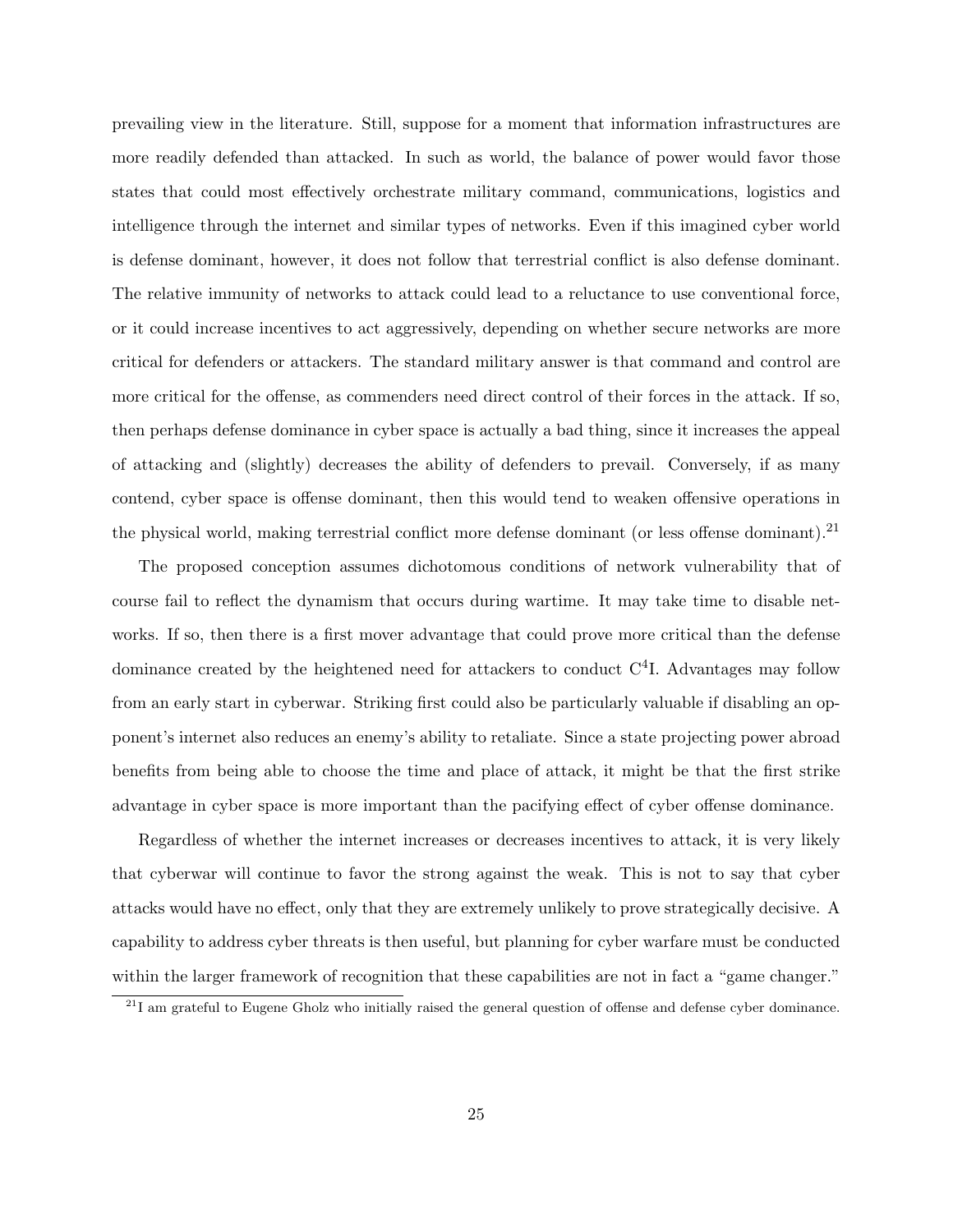## 5.2 Cyber Terrorism

The events of September 11, 2001 animated the specter of insecurity in the western world; how are governments to protect their citizens in an age where the enemy is concealed and where an attack may come at any time or place? The temptation has been both to treat terrorism as an existential threat (because it is frightening) and to assume that the best response is a vigorous defense. Yet, as we have seen, one of the most effective mechanisms of protection is not to remove capabilities, but to puncture resolve, first and foremost by ensuring adversaries that their objectives will not be realized. A big bank vault does less to deter bank robbers than the presence of countermeasures (die packs, numbered bills, the FBI) that deny the robbers the fruits of their plunder, even when successful. Terrorism is a marginal business, not because airports and diplomats are too well protected or because guns or bombs are hard to come by, but because most people, even if very unhappy, do not believe that bombings, hijackings or assassinations will effect change. Incapable of achieving key objectives directly, terrorist organizations seek to mobilize fear and over-reaction.

The fact that terrorists may resort to cyberwar does not imply that cyberwar is an important threat to national security, any more than the fact that the poor or financially desperate are more likely to play the lottery implies that the odds of winning are inversely tied to one's income. Indeed, the rise of cyberterrorism may say more about the impotence of both agent and structure than about either in isolation. Cyber terrorism may be relatively ineffective, not unlike terrorism generally. Nevertheless, terrorists may adopt cyberwar even though internet attacks are unlikely to sway national policies or public opinion. The mere fact that terrorists adopt a method of attack does not mean that their actions represent an existential threat to national security, any more than do crime or corruption. Most societies treat the latter activities as separate from national security, not because they are unimportant or fail to harm people, but because they do not directly threaten the state. Countries may experience a growing number of cyber attacks in the future, but unless attackers have the ability to prosecute temporary advantages through physical force, it is unclear that cyber terrorism requires a particularly elaborate or concerted national security response.

Terrorism is a form of compellence. Lacking the ability to impose their will on others, terrorists rely on the prospect of harm to influence a target's behavior. Indeed, because their ability to harm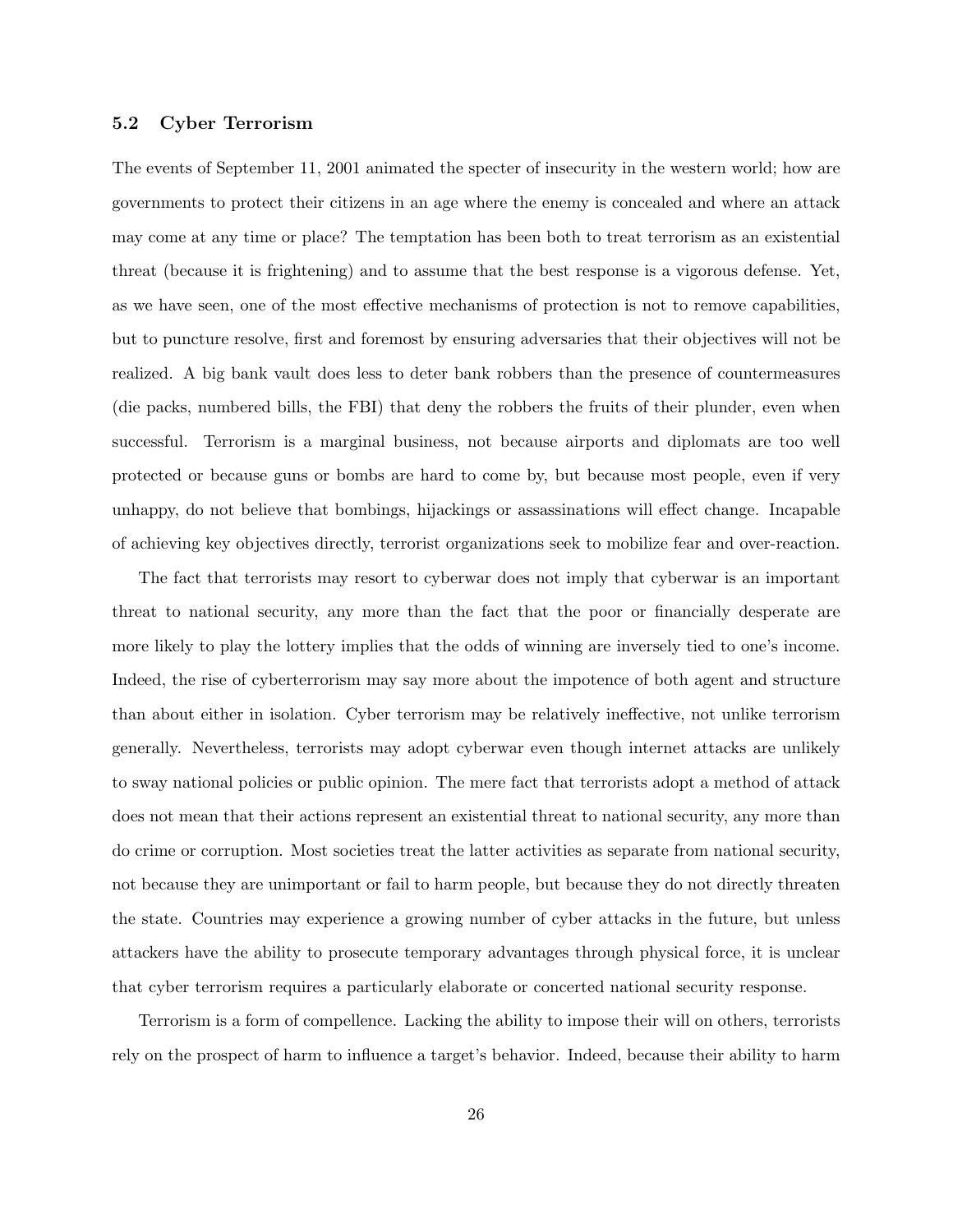is quite limited, the terrorist relies on psychology (fear and uncertainty) to multiply the impact of relatively finite capabilities on opposing populations or governments. Cyberwar is arguably especially poorly suited to the task of fomenting terror. In particular, in addition to the problems in credibly threatening cyber attacks that have already been discussed, it is difficult to see how internet attacks will be able to instill the quality of fear needed to magnify the terrorist's actions. How terrifying is a cyber attack? No one will be happy when the power goes out or when one's bank account is locked down, However, attacks of this type evoke feelings if anger, frustration, even resignation, not terror. Terrorism relies on generating a particularly visceral emotion (the "terror" in terrorist), one that is not often effected through the actions of cyber warriors, at least (again) not directly. The old journalistic adage that "if it bleeds, it leads," implies the need for graphic trauma and lurid imagery. The very attributes that make cyberwar appealing in abstract — the sanitary nature of interaction, the lack of exposure to direct harm, striking from a remote location — all conspire to make cyber terrorism less than terrifying. White collar terrorists are unlikely to prove any more effective, perhaps less, at shaping hearts and minds than the traditional model.

This is even more the case with long-duration, low-intensity conflicts that are a key component of both non-western attempts at resistance and western efforts to protect the status quo international order. From the perspective of the insurgent, asymmetric warfare has never been about attacking to diminish an opponent's strengths, but is instead focused on maximizing one's own strengths by targeting the enemy's weaknesses (Mao 1961). Insurgency seeks out kinetic close physical combat where sophisticated technology is at its least effective (and decisive). Damaging the technology may draw an enemy into direct contact, but it might also cause that enemy to withdraw and reschedule operations. Mobility dominates every battlefield for this very reason. Internet attacks in the midst of close contact make little sense as it is here that the comparative advantage of cyberwar (distance and asymmetry) are least potent. The ability of internet-dependent armies to perform in superior ways on existing dimensions means that this is generally a process of leveling, not revolution.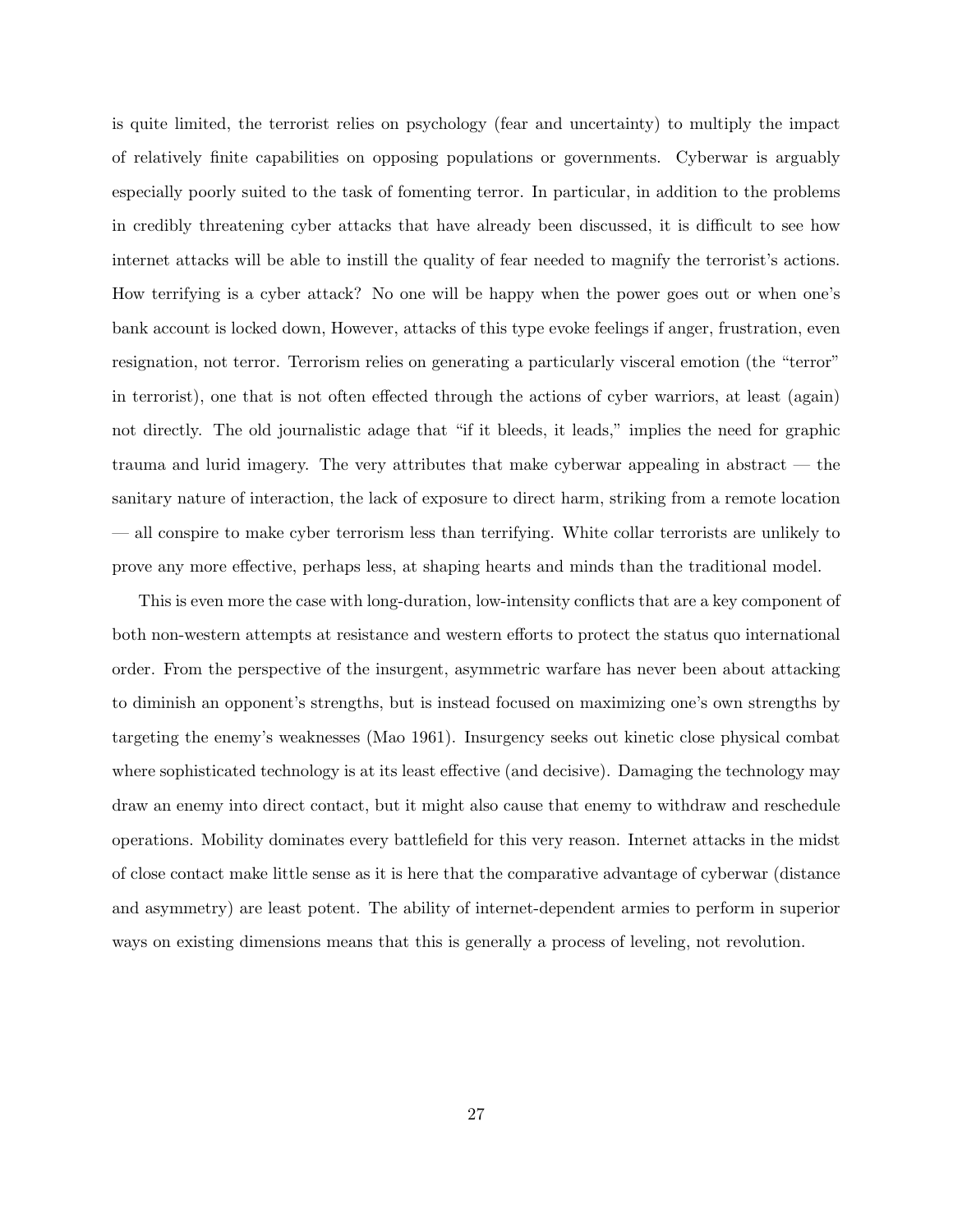## 5.3 Cyber Espionage

By far the most compelling scenario for the transformation of political conflict through the internet involves its use in espionage. As Wikileaks illustrates, it may become increasingly difficult for states to hide details of their capabilities and plans from individuals, groups and other nations.

Nations have always sought information about prospective opponents. Successful espionage creates significant advantages, but also challenges. For most of history, spying was physical. An agent had to enter enemy territory to obtain information about the capabilities or intentions of a foreign group or power. The products of espionage were equally tangible. Spies brought back documents, captives, tallies or other materials designed to inform their masters and demonstrate the veracity of their claims. This made spying risky. Espionage required an overt act that could itself tip nations into war. Evidence of spying could form the causus belli for an attack by a target against the perpetrator. Even if it did not lead directly to a contest, where agents were found, and what they were looking for, revealed sensitive information. For these reasons, counter-espionage is itself as much about spying as it is about preventing espionage. Of course, captured spies also fared poorly, as international norms offer none of the protections afforded to conventional combatants.

The internet makes it possible for the spy to telecommute. Information can be collected without leaving the territory of the sponsoring state, making it difficult to deter or capture cyber spies. A spy's affiliation can also be concealed, so that it is not clear to the target whether espionage indicates a prelude to war, threats from specific states, specific formal national objectives, or even whether espionage has actually occurred. At the same time, cyber spies face their own challenges and may actually be easier to detect than in conventional espionage, given the nature of computing.

One of the perennial challenges for political decision makers in dealing with any form of espionage is what to do with the information collected. It is tempting to act on covert knowledge, but often this will also tip off the target and lead to countermeasures. Even more fundamentally, the challenge to analysts is to interpret the significance of information, not something that the internet makes easier, particularly given the quantity of materials that are likely to be involved. Critical facts may even be obscured among masses of trivial details, protection not unlike the anonymity of mass humanity that shelters most of us, and is possible for information only in the internet age.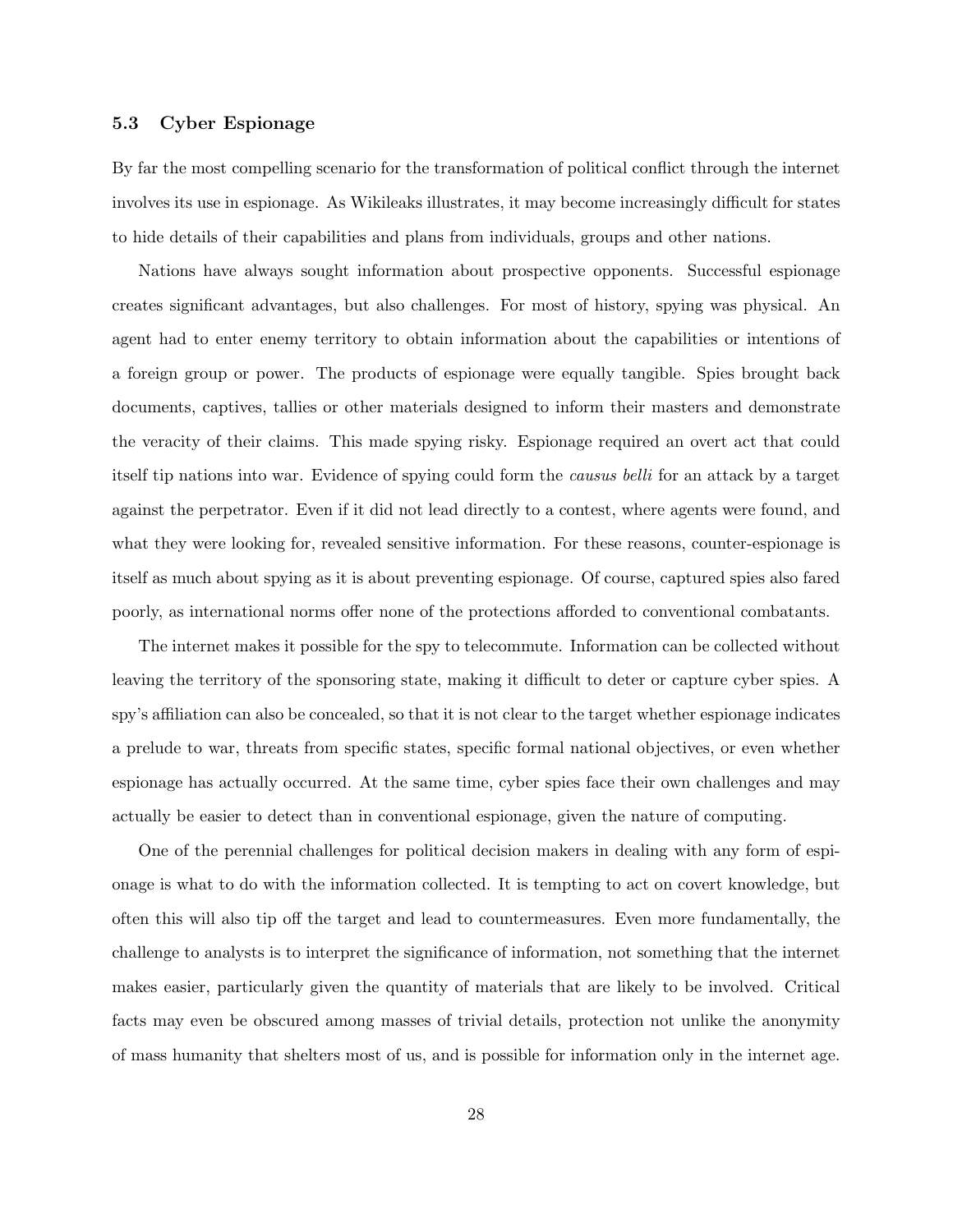Conversely, it is entirely possible that the single most dramatic impact of the cyber world on political conflict will come in the form of transparency. Nations intent on maintaining national secrets may find that they can no longer sustain such secrecy. The phenomenon of classification that has led large chunks of government activity underground may find itself "outed," not by foreign terrorists or spies, but by groups that are devoted to the idea that airing national secrets makes it more difficult for nations to connive against one another, or to scheme against their own people.

There is some reason to believe that the decline of secrecy would also see a reduction in warfare, even if some nations are perhaps made worse off in terms of relative power. The conceit of sovereigns in past epochs was that secrets could be kept. To an astonishing degree this has never been true. Code breaking in both World Wars meant that German and Japanese operational plans were to a considerable degree an open book to Allied commanders. Similar results may have shadowed opponents during the Cold War. The problem of course was that espionage that unearthed enemy secrets also had to be kept secret, since there were advantages to knowing something that an enemy did not know that the opponent knew. Espionage did not reduce the prospect of war as much as it changed the distribution of power, since those in the know would be able to exploit relationships and win contests. Today, it may be increasingly difficult for nations to imagine that their secrets are safe, even if they are. In addition to "non-profit" espionage that releases information publicly, the ubiquity and effectiveness of "for profit" espionage in the internet age must make countries consider the likelihood that security is inherently porous. Nations must begin to assume that their secrets are not sacrosanct, making it more difficult to carry out the conspiracies so often associated with coercive politics. War will still be possible, but surprise in war will be increasingly difficult to achieve, in turn reducing at least part of the motivation behind the use of coercive military force.

# 6 Conclusion

In war, tactics must serve strategy and strategy must serve grand strategy. Students of cyberwar have yet to explain how the internet can host meaningful political conflict, precisely because it cannot serve the final arbiter function that has for millennia been the purview of physical violence. The tendency for pundits of cyberwar has been to focus on tactics and possibly strategy, showing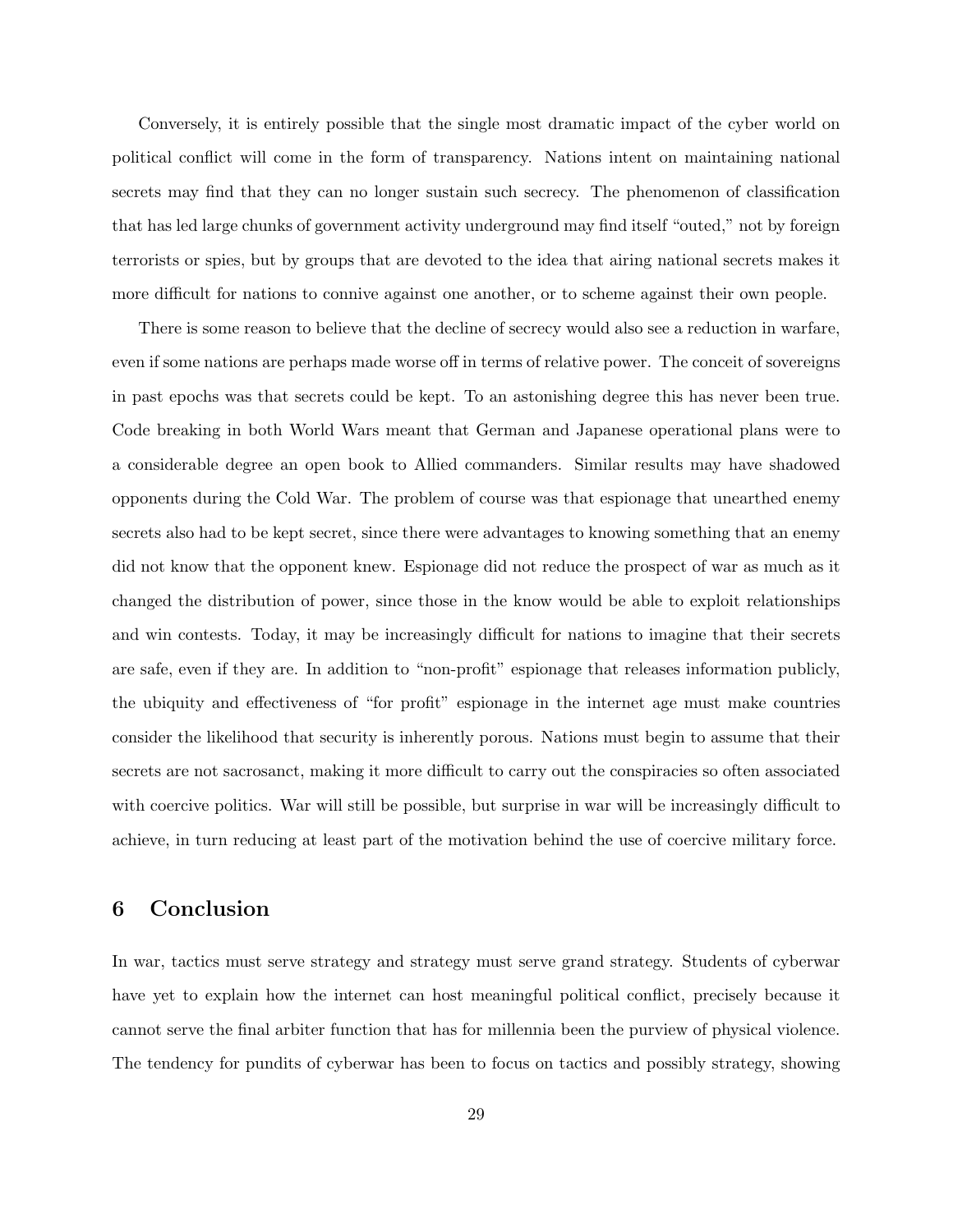that harm is possible without explaining how the harm generated is likely to shape the product of political differences. In the absence of this logic of consequences, the internet becomes an adjunct domain to more traditional forms of warfare. Cyberwar is an evolving dimension of war and a source of concern, but in grand strategic terms, it remains a backwater. A failure to focus on grand strategy is an all-too-familiar byproduct of the war on terror, where the objective has been to harm and not be harmed, rather than to effect meaningful changes to the disposition of world affairs.

It would be absurd to infer that there is no role for the internet in twenty-first century contests. The internet will be affected by conflict, just as is the case with every other domain in which individuals, groups and societies interact. Indeed, the real message for soldiers and politicians is that cyberwar involves a broadening of the dimensions of warfare, rather than narrowing the future of conflict. In most cases the internet is not a viable free-standing venue for the fulfillment of national interests through interstate aggression. It would be surprising if a country intent on attacking another nation failed in the future to carry out preparatory or simultaneous attacks of the target's infrastructure and national defense capabilities thorough the internet. It would be even more surprising if an aggressor successfully substituted cyberwar for conventional, tangible forms of conflict. One of the greatest benefits a target could receive, in fact, would be for an attacker to be misguided enough to funnel its aggression into web-based war. This is the conceit of Nikolai Kuryanovich, former member of the Russian Duma, and other misguided shamans of cyberwar:

In the very near future, many conflicts will not take place on the open field of battle, but rather in spaces on the Internet, fought with the aid of information soldiers  $\ldots$  <sup>22</sup>

By itself cyberwar can achieve neither conquest nor, in most cases, coercion. Russian military planners obviously understood this in preparing to invade Georgia, not just with hackers, but with tanks. Indeed, the tanks appear to have done more to undermine Georgian security than anything accomplished by information soldiers. The threat of cyberwar cannot deter or compel particularly effectively either, except possibly in the short term, and only with the consequence that an attacker will have forfeited the potential to exploit a given set of vulnerabilities in the future. Cyber warfare

<sup>&</sup>lt;sup>22</sup>Cited by Korns & Kastenberg (2008), who in turn reference Brian Krebs, "Report: Russian Hacker Forums Fueled Georgia Cyber Attacks" The Washington Post, 16 October 2008,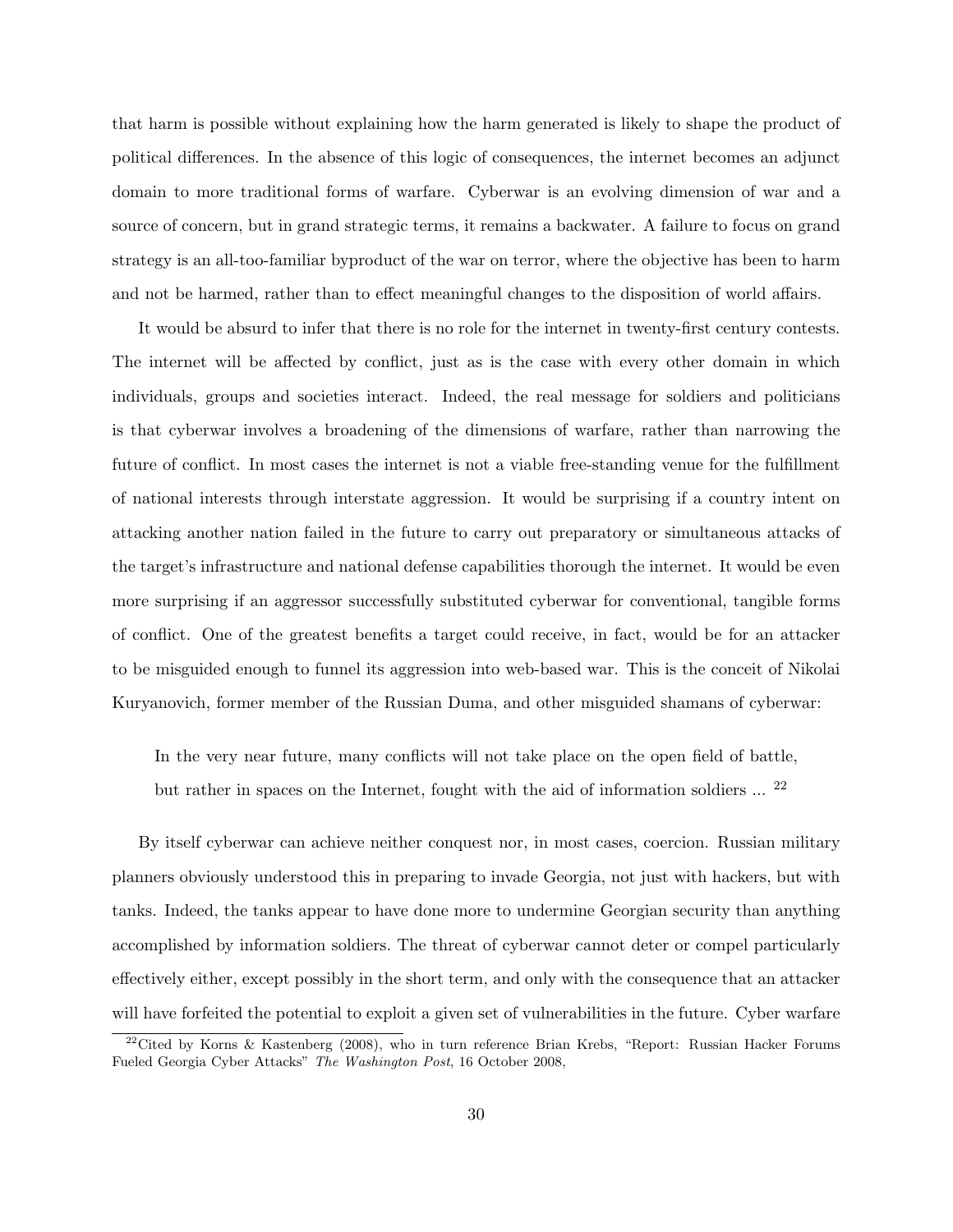will most often occur as an adjunct to conventional warfare, or as a stop-gap and largely symbolic effort to express dissatisfaction with a foreign opponent. It is best to discuss cyberwar in these contexts, not as an independent, or even alternative form of conflict, but as an extension of the logic already expressed in combined arms battle. Since in most cases cyberwar cannot achieve the objectives that have historically prompted nations to commit to tangible military violence, "cyberwar" is only really war in the context of terrestrial forms of interstate threats or force.

Even the most successful forms of cyberwar (such as cyber espionage) do not presage much of a transformation. Just as innovations in artillery and small arms made closed formations untenable, militaries, governments and societies will adapt. It would be ludicrous to suggest to modern infantry that their fires would be more concentrated if they stayed in formation while on the march. Contemporary field commanders have become comfortable with the idea that perimeters are partial or notional, that air-land battle (and naval warfare for a much longer time) necessarily involves not fronts, but mobility; not frontal assaults, but maneuver. Similar concepts will pervade discussions of cyberwar. Static security is insecurity. It does not follow, however, that being vulnerable means one will be attacked, or that there is much that can be done to prevent aggression if it is initiated. Security in a modern, integrated world — both in terrestrial and cyber — is a function more of the motives of opponents than of the ability to attack. Nations or groups that strike through the internet in minor ways may be ubiquitous. Those that threaten critical national security goals will be rare if for no other reason than that cyberwar is not really war in grand strategic terms. In this regard, the next Pearl Harbor is much more likely to occur at Pearl Harbor than in cyberspace.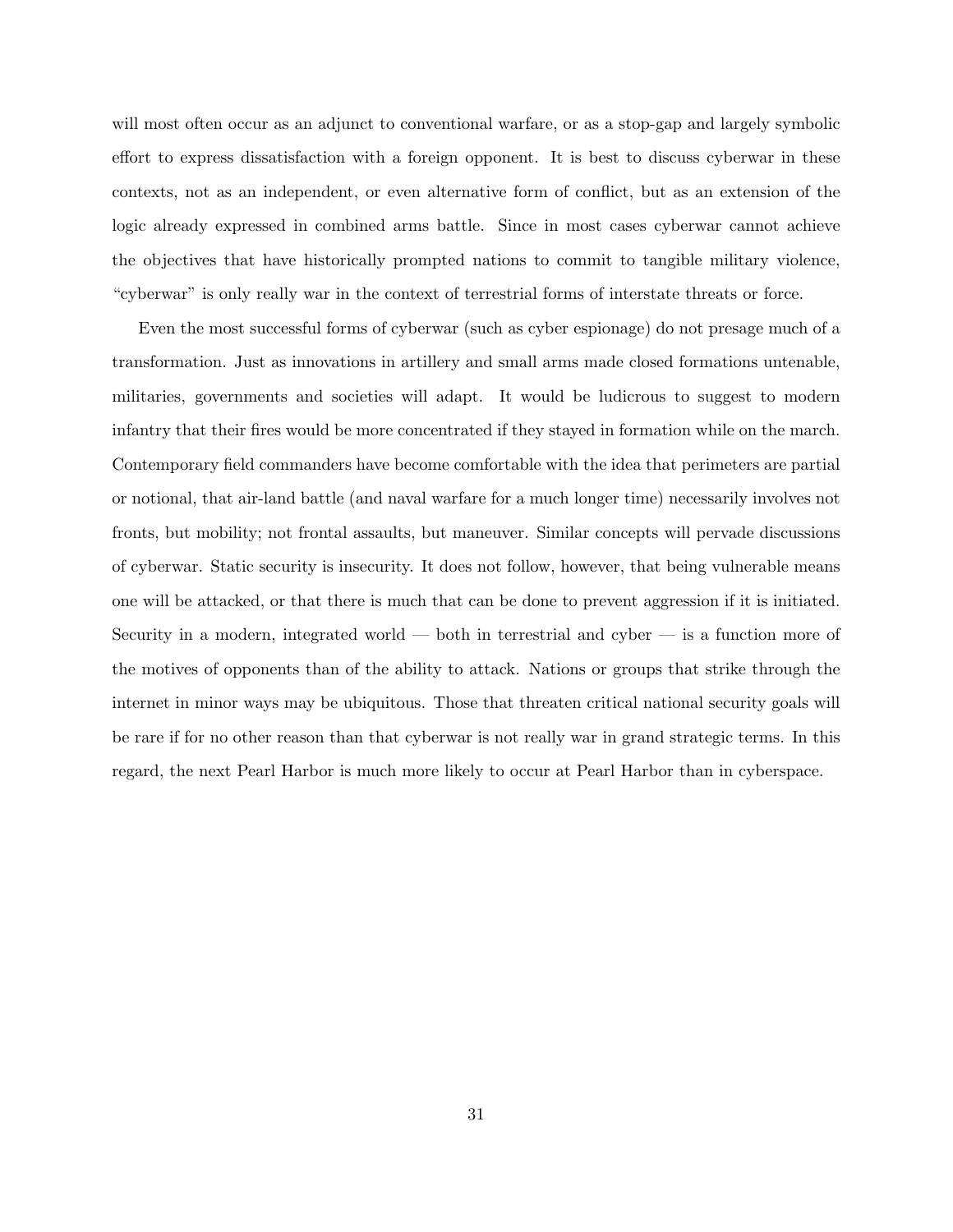# References

- Adams, James. 2001. "Virtual Defense." Foreign Affairs 80(3):98–112.
- Adams, Karen Ruth. 2003. "Attack and Conquer?: International Anarchy and the Offense-Defense-Deterrence Balance." *International Security* 28(3):45–83.
- Arendt, Hannah. 1970. On Violence. New York: Harcourt, Brace & Co.
- Arquilla, John & David Ronfeldt. 1999. "The Advent of Netwar: Analytic Background." Studies in Conflict and Terrorism 22(3):193–206.
- Biddle, Stephen. 1998. "Assessing Theories of Future Warfare." Security Studies 88(1):1–74.
- Blainey, Geoffrey. 1973. The Causes of War. New York: Free Press.
- Boulding, Kenneth. 1962. Conflict and Defense. New York: Harper & Row.
- Buhaug, Halvard & Nils Petter Gleditsch. 2006. The Death of Distance?: The Globalization of Armed Conflict. In Territoriality and Conflict in an Era of Globalization, ed. Miles Kahler & Barbara Walter. Cambridge: Cambridge University Press.
- Cerf, Vinton G. 2011. "Safety in Cyberspace." Daedalus 140(4):59–69.
- Clark, David D. & Susan Landau. 2011. "Untangling Attribution." Harvard National Security Journal  $2(2):25-40.$
- Clark, Wesley K. & Peter L. Levin. 2009. "Securing the Information Highway: How to Enhance the United States' Electronic Defenses." Foreign Affairs 88(6):2–10.
- Clausewitz, Carl von. 1976[1832]. On War. Indexed ed. ed. Princeton, NJ: Princeton University Press.
- Cohen, Eliot A. 1996. "A Revolution in Warfare." Foreign Affairs 75(2):37–54.
- Courville, Shane P. 2007. "Air Force and the Cyberspace Mission: Defending the Air Force's Computer Network in the Future." Occasional Paper No. 63, Center for Strategy and Technology, Air War College.
- Dunlap, Charles J. Jr. 2011. "Perspectives for Cyber Strategists on Law for Cyberwar." Strategic Studies Quarterly 5(1):81–99.
- Fearon, James D. 1995. "Rationalist Explanations for War." International Organization 49(3):379–414.
- Fearon, James D. 1998. "The Offense-Defense Balance and War Since 1945." University of Chicago. Typescript.
- Fuchida, Mitsuo. 1986. Midway: The Battle That Doomed Japan. New York: Ballantine.
- Gartzke, Erik. 2006. Globalization, Economic Development, and Territorial Conflict. In Territoriality and Conflict in an Era of Globalization, ed. Miles Kahler & Barbara Walter. Cambridge: Cambridge University Press pp. 156–186.
- Gilpin, Robert. 1981. War and Change in World Politics. New York: Cambridge University Press.
- Glaser, Charles L. 1997. "The Security Dilemma Revisited." World Politics 50(1):171–201.
- Glaser, Charles L. & Chiam Kaufmann. 1998. "What is the Offense-Defense Balance and Can We Measure It?" International Security 22(4):44–82.
- Goldman, Emily O. & Leslie C. Eliason, eds. 2003. Diffusion of Military Technology and Ideas. Stanford, CA: Sanford University Press.
- Gortzak, Yoav, Yoram Z. Haftel & Kevin Sweeney. 2005. "Offence-Defence Theory: An Empirical Assessment." Journal of Conflict Resolution 49(1):67-89.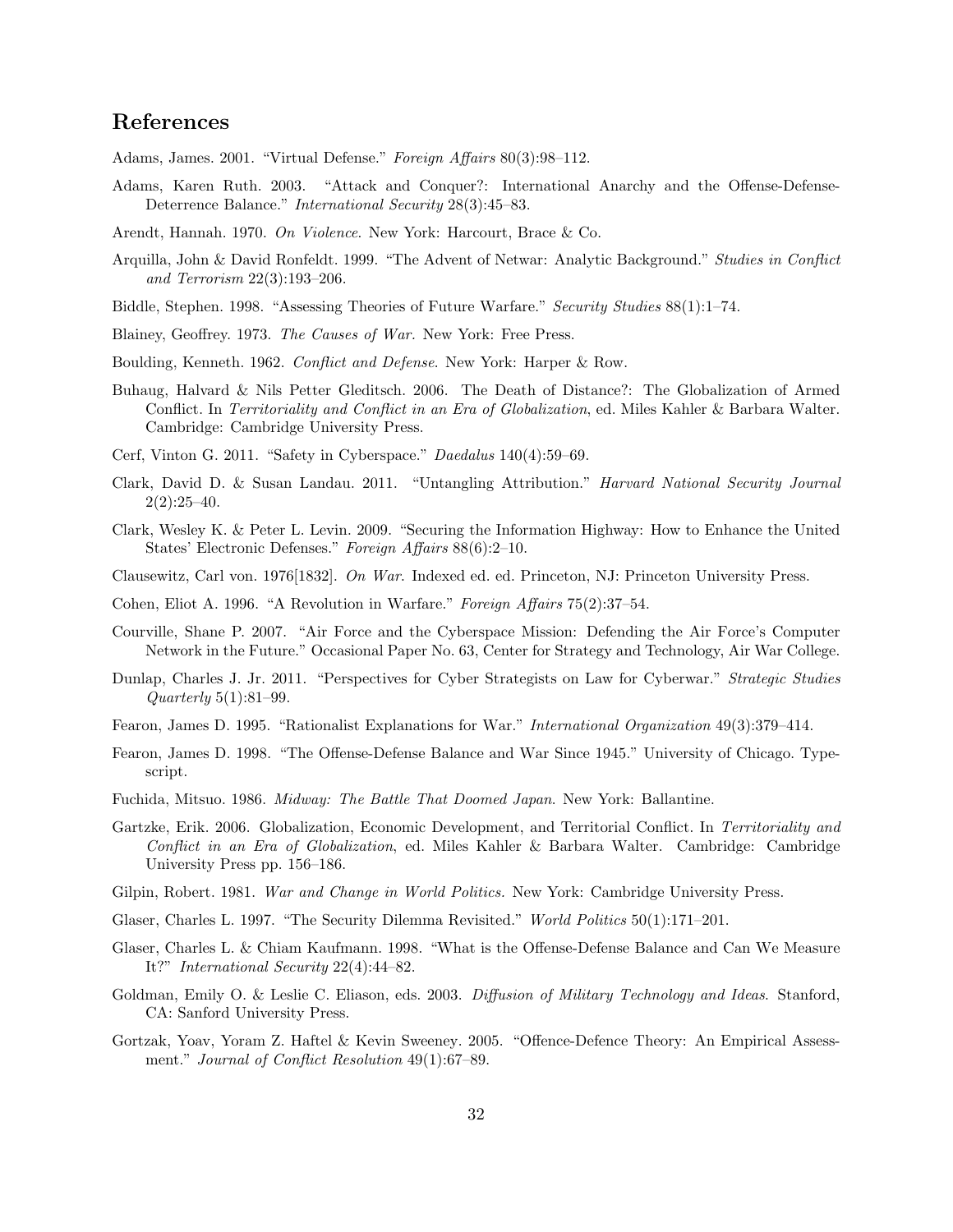Herz, John. 1950. "Idealist Internationalism and the Security Dilemma." World Politics 2(2):157–180.

- Hollis, David M. 2011. "Cyberwar Case Study: Georgia 2008." Small Wars Journal January(6):1–9.
- Hopf, Ted. 1991. "Polarity, the Offense-Defense Balance, and War." American Political Science Review 85(2):475–494.
- Hundley, Richard. 1999. Past Revolutions, Future Transformations: What Can the History of Revolutions in Military Affairs Tell Us About Transforming the U.S. Military. Santa Monica, CA: Rand.
- Jervis, Robert. 1978. "Cooperation Under the Security Dilemma." World Politics 30(2):167-214.
- Knapp, Kenneth & William Boulton. 2006. "Cyber-Warfare Threatens Corporations: Expansion to Commercial Environments." Information Systems Management Journal .
- Korns, Stephen W. & Joshua E. Kastenberg. 2008. "Georgia's Cyber Left Hook." Parameters 38(4):60–76.
- Krepinevich, Andrew F. 1994. "Cavalry to Computer." The National Interest 37:30–42.
- Krepinevich, Andrew F. 2002. The Military-Technical Revolution: A Preliminary Assessment. Technical report Center for Strategic and Budgetary Assessments Washington, DC: .
- Levy, Jack S. 1984. "The Offense/Defense Balance of Military Technology: A Theoretical and Historical Analysis." International Studies Quarterly 28(2):219–238.
- Libicki, Martin C. 2009. Cyberdeterrence and Cyberwar. Santa Monica, CA: Rand.
- Lieber, Kier A. 2005. War and the Engineers: The Primacy of Politics over Technology. Cornell University Press.
- Lindsay, Jon. 2012. "Stuxnet and the Ambiguous Nature of Cyberwar." Paper presented at the Annual Meetings of the International Studies Association, San Diego, CA. April 1-4.
- Lynn III, William J. 2010. "Defending a New Domain: The Pentagon's Cyberstrategy." Foreign Affairs 89(5):97–108.
- Lynn-Jones, Sean. 1995. "Offense-Defense Theory and Its Critics." Security Studies 4(4):660–691.
- Lynn, William J. 2011. "The Pentagon's Cyberstrategy, One Year Later: Defending Against the Next Cyberattack." Foreign Affairs .
- Mao, Zedong. 1961. On Guerrilla Warfare. New York: Praeger.
- Maurer, Tim. 2011. "The Case for Cyberwarfare." Foreign Policy.
- McNeill, William H. 1984. The Pursuit of Power: Technology, Armed Force, and Society Since A.D. 1000. Chicago: University of Chicago Press.
- Mearsheimer, John J. 1983. Conventional Deterrence. Ithaca, NY: Cornell University Press.
- Morton, Louis. 2000. Japan's Decision for War. In Command Decisions, ed. Kent Roberts Greenfield. Center of Military History, Department of the Army Washington, D.C.: U.S. GPO chapter 4, pp. 99–124.
- Nalebuff, Barry. 1991. "Rational Deterrence in an Imperfect World." World Politics 43(3):313–335.
- O'Hanlon, Michael. 2000. "Why China Cannot Conquer Taiwan." International Security 25(2):51–86.
- Parshall, Jonathan & Anthony Tully. 2007. Shattered Sword: The Untold Story of the Battle of Midway. Herndon, VA: Potomac.
- Powell, Robert. 1990. Nuclear Deterrence Theory: The Search for Credibility. Cambridge: Cambridge University Press.
- Prange, Gordon W. 1981. At Dawn We Slept: The Untold Story of Pearl Harbor. New York: McGraw-Hill.